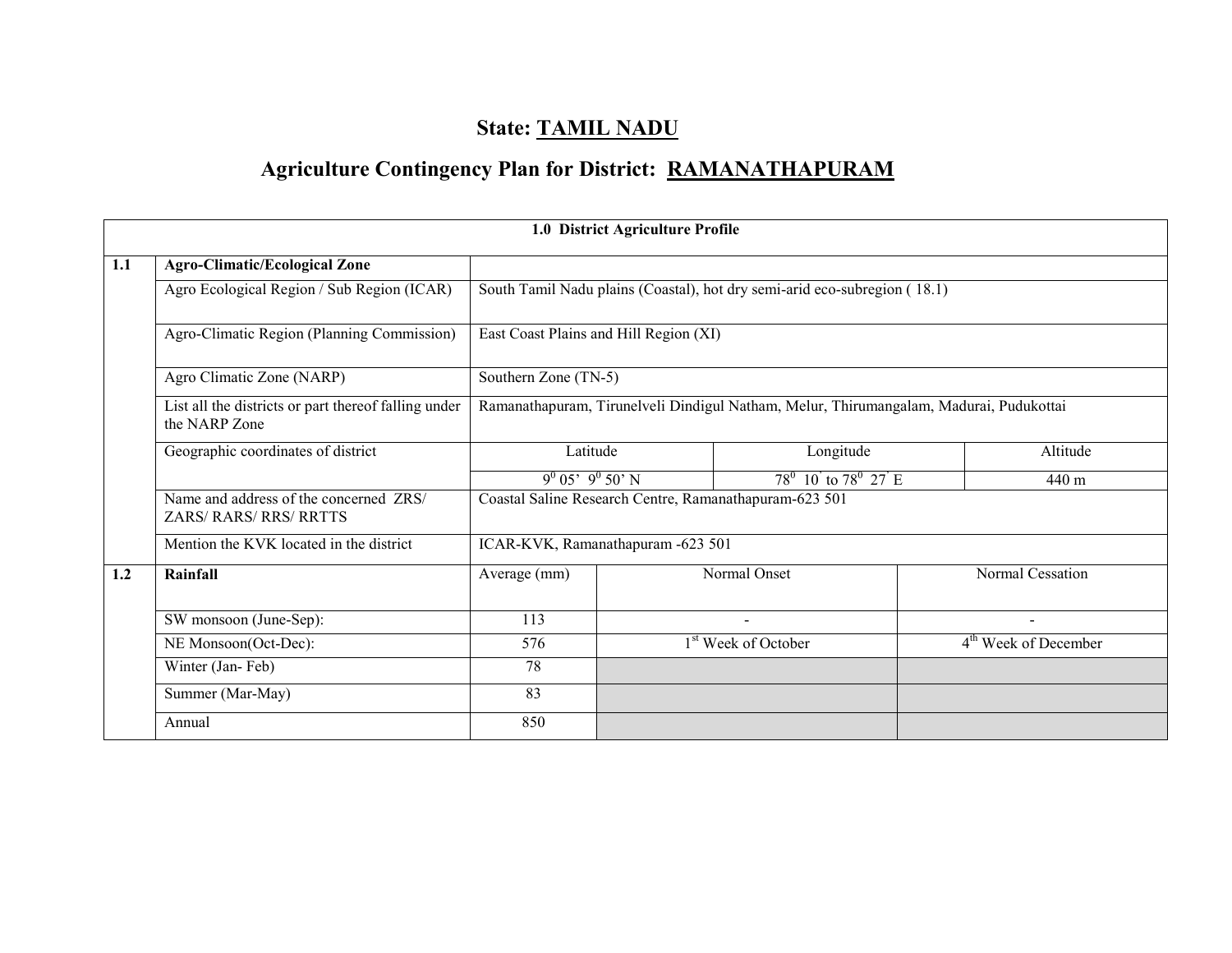| 1.J | ∟and use                | Geographical | Forest | Land under       | Permanent | Cultivable | Land under | Barren and   | Current | Other   |
|-----|-------------------------|--------------|--------|------------------|-----------|------------|------------|--------------|---------|---------|
|     | pattern of the          | area         | area   | non-             | pastures  | wasteland  | Misc. tree | uncultivable | fallows | fallows |
|     | <b>district</b> (latest |              |        | agricultural use |           |            | crops and  | land         |         |         |
|     | statistics)             |              |        |                  |           |            | groves     |              |         |         |
|     | Area ('000 ha)          | 409.0        | 4.5    | 86.7             | 0.2       | 4.2        | 38.9       | 4.6          | 32.9    | 49.9    |
|     |                         |              |        |                  |           |            |            |              |         |         |

| 1.4 | <b>Major Soils</b>           | Area ('000 ha) | Percent (%) of total             |
|-----|------------------------------|----------------|----------------------------------|
|     |                              |                |                                  |
|     | Very deep black soil         | 91.8           | 22.3                             |
|     | 2. Deep black soil           | 122.7          | 30.0                             |
|     | 3. Very deep red soil        | 37.8           | 09.3                             |
|     | 4. Deep red soil             | 84.1           | 20.6                             |
|     | 5. Miscellaneous             | 53.0           | 13.1                             |
| 1.5 | <b>Agricultural land use</b> | Area ('000 ha) | Cropping intensity $\frac{9}{6}$ |
|     |                              |                |                                  |
|     | Net sown area                | 189.6          | 100.2                            |
|     | Area sown more than once     | 0.4            |                                  |
|     | Gross cropped area           | 190.0          |                                  |

| 1.6 | Irrigation                   |        | Area ('000 ha) |                          |  |  |  |  |  |
|-----|------------------------------|--------|----------------|--------------------------|--|--|--|--|--|
|     | Net irrigated area           |        | 69.7           |                          |  |  |  |  |  |
|     | Gross irrigated area         |        | 69.7           |                          |  |  |  |  |  |
|     | Rainfed area                 |        | 119.9          |                          |  |  |  |  |  |
|     | <b>Sources of Irrigation</b> | Number | Area ('000 ha) | $%$ area                 |  |  |  |  |  |
|     | Canals                       |        | -              | $\overline{\phantom{0}}$ |  |  |  |  |  |
|     | Tanks                        | 1694   | 53.1           | 72.5                     |  |  |  |  |  |
|     | Open wells                   | 7591   | 2.9            | 9.20                     |  |  |  |  |  |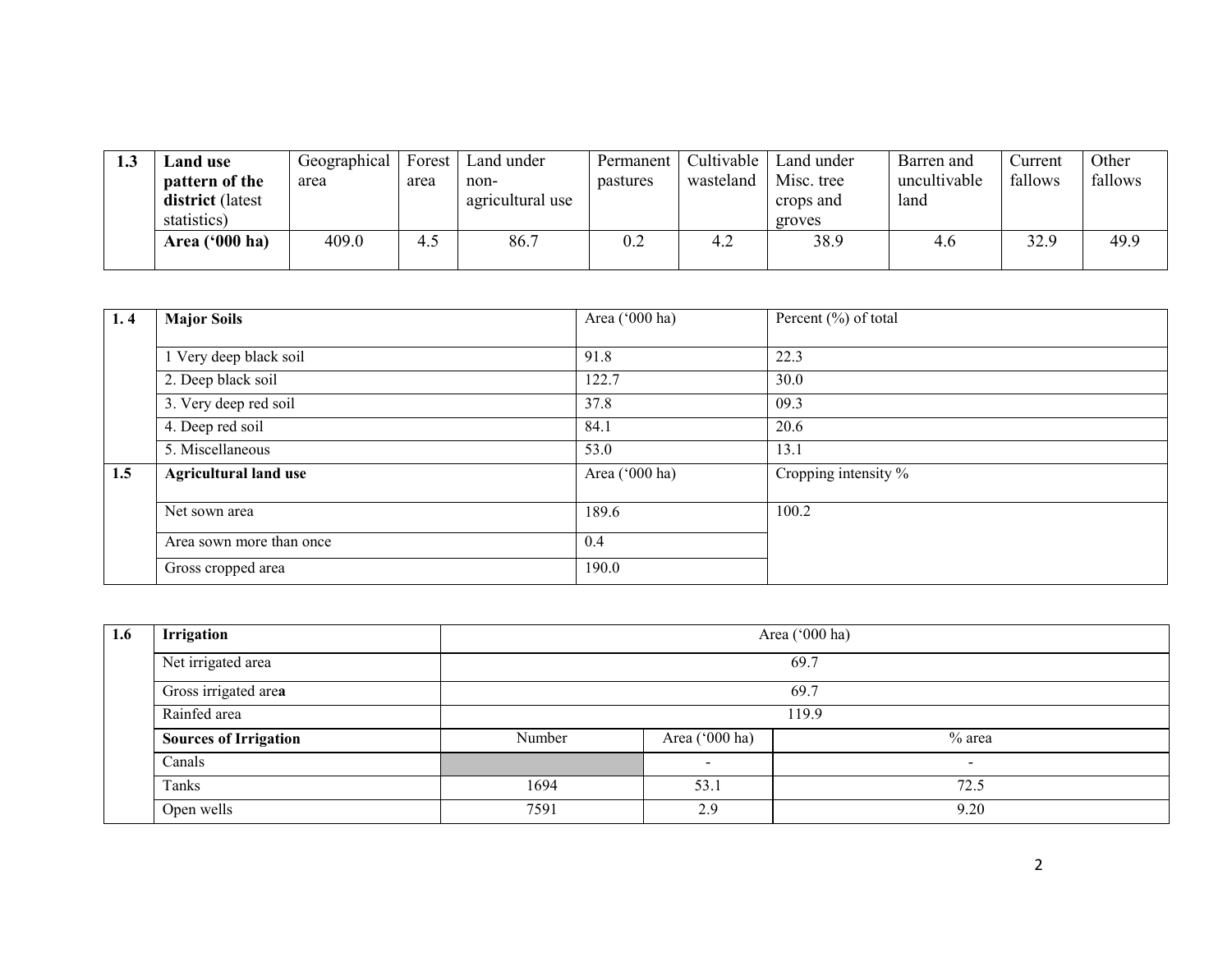| Bore wells                       | 310                      |                          | 2.9                                                          |                          | 4.0                      |  |
|----------------------------------|--------------------------|--------------------------|--------------------------------------------------------------|--------------------------|--------------------------|--|
| Lift irrigation schemes          | Ξ.                       |                          | $\overline{\phantom{a}}$<br>$\overline{\phantom{a}}$<br>58.9 |                          |                          |  |
| Other sources                    | -                        |                          |                                                              |                          | 23.5<br>100.0            |  |
| Total                            | 9595                     |                          |                                                              |                          |                          |  |
| Pump sets                        | 7901                     |                          | $\overline{\phantom{a}}$                                     |                          | -                        |  |
| Micro-irrigation                 | -                        |                          |                                                              |                          | $\overline{\phantom{0}}$ |  |
| Groundwater availability and use | No. of blocks            | $\%$ area                |                                                              |                          | Quality of water         |  |
| Over exploited                   | $\overline{\phantom{0}}$ | $\overline{\phantom{a}}$ |                                                              | $\overline{\phantom{a}}$ |                          |  |
| Critical                         |                          | 7.0                      |                                                              | Poor                     |                          |  |
| Semi-critical                    |                          | 21.2                     |                                                              |                          | Moderate                 |  |
| Safe                             |                          | 71.7                     |                                                              |                          | Poor to moderate         |  |
| Wastewater availability and use  | ٠                        | $\overline{\phantom{0}}$ |                                                              | $\overline{\phantom{0}}$ |                          |  |

#### Area under major field crops & horticulture etc.

| 1.7 |   | <b>Major Field Crops cultivated</b> | Area ('000 ha)           |                          |                  |                   |                          |              |  |  |
|-----|---|-------------------------------------|--------------------------|--------------------------|------------------|-------------------|--------------------------|--------------|--|--|
|     |   |                                     |                          | <b>Kharif</b>            | Rabi             |                   | <b>Summer</b>            | <b>Total</b> |  |  |
|     |   |                                     | <b>Irrigated</b>         | Rainfed                  | <b>Irrigated</b> | Rainfed           |                          |              |  |  |
|     |   | Paddy                               | $\sim$                   | $\blacksquare$           | 52.2             | 69.9              | 1.6                      | 123.7        |  |  |
|     | 2 | Groundnut                           | $\overline{\phantom{a}}$ | 0.6                      | 0.02             | 3.4               |                          | 6.1          |  |  |
|     | 3 | Black gram                          | $\overline{\phantom{a}}$ | 0.05                     | 0.02             | 4.0               | ۰.                       | 4.1          |  |  |
|     | 4 | Gingelly                            | $\,$                     | $\overline{\phantom{a}}$ | 0.3              | 2.7               | $\overline{\phantom{a}}$ | 3.2          |  |  |
|     | 5 | Cotton                              | $\blacksquare$           | 0.08                     | 1.03             | 1.0               | $\overline{\phantom{0}}$ | 2.2          |  |  |
|     | 6 | Greengram                           | $\,$                     |                          | 0.03             | 0.3               | $\,$                     | 0.3          |  |  |
|     |   | Horticulture crops - Fruits         |                          |                          |                  | <b>Total area</b> |                          |              |  |  |
|     |   | Mango                               |                          |                          |                  | 0.2               |                          |              |  |  |
|     | 2 | Banana                              |                          |                          |                  | 0.1               |                          |              |  |  |
|     | 3 | Sapota                              |                          |                          |                  | 0.05              |                          |              |  |  |
|     | 4 | Guava                               | 0.04                     |                          |                  |                   |                          |              |  |  |
|     | 5 | Watermelon                          |                          |                          |                  | 0.005             |                          |              |  |  |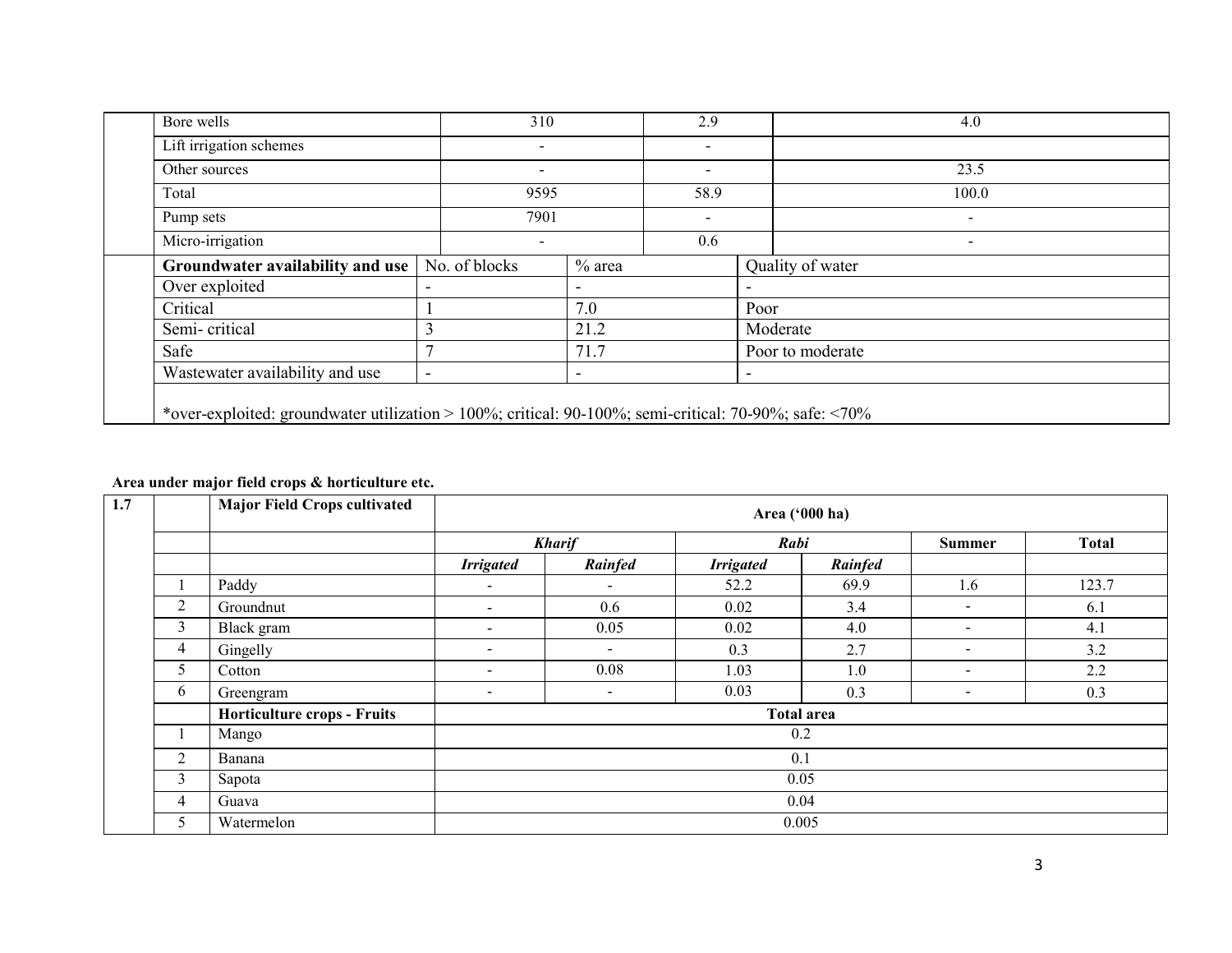|                | Horticultural crops -<br><b>Vegetables</b> | <b>Total area</b> |
|----------------|--------------------------------------------|-------------------|
|                | Onion                                      | 0.14              |
| $\overline{2}$ | <b>Brinjal</b>                             | 0.02              |
| 3              | Drumstick                                  | 0.01              |
| 4              | Bhendi                                     | 0.006             |
| 5              | Bittergourd                                | 0.006             |
|                | <b>Flowers</b>                             | <b>Total area</b> |
|                | Jasmine                                    | 0.08              |
| $\overline{2}$ | Mullai                                     | 0.002             |
|                | <b>Medicinal and Aromatic crops</b>        |                   |
|                | Betelvine                                  | 0.01              |
| 2              | Manjium                                    | 0.009             |
| 3              | Medicinal grass                            | 0.006             |

|                | Spices and condiments   |                          |
|----------------|-------------------------|--------------------------|
| ı.             | Chilli                  | 25.3                     |
| 2.             | Coriander               | 1.1                      |
| 3.             | Tamarind                | 0.2                      |
|                | <b>Plantation crops</b> | <b>Total area</b>        |
|                | Coconut                 | 8.4                      |
| $\overline{2}$ | Palmyrah                | 3.7                      |
|                |                         |                          |
|                | <b>Fodder crops</b>     | <b>Total area</b>        |
|                | Cholam                  | 0.1                      |
| 2              | Minni                   | 0.06                     |
| 3              | Subha grass             | 0.008                    |
|                | Total fodder crop area  | 0.2                      |
|                | <b>Grazing land</b>     | $\overline{\phantom{a}}$ |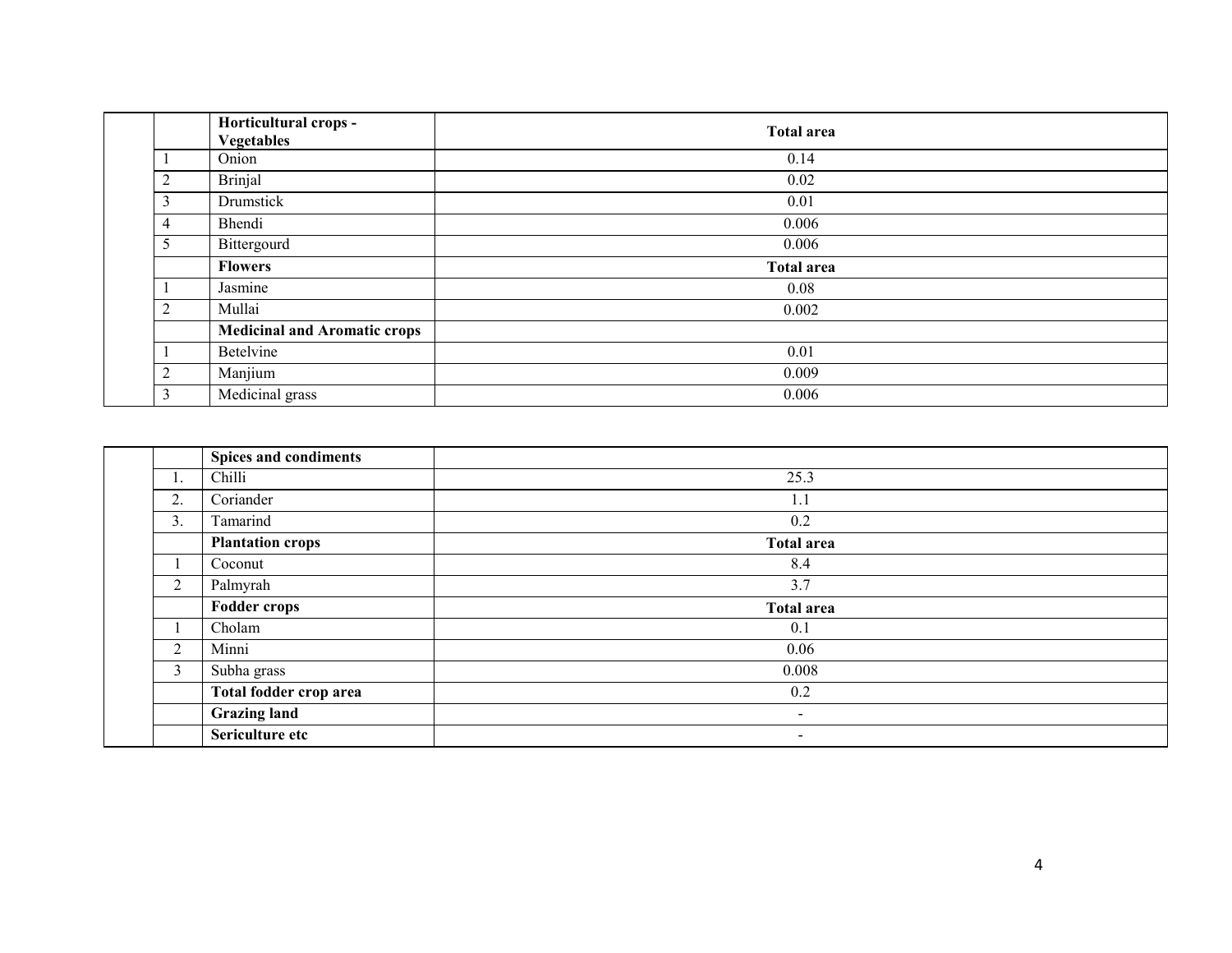| 1.8 | Livestock                                        | Male(000)    | Female(000)        | Total(000)               |
|-----|--------------------------------------------------|--------------|--------------------|--------------------------|
|     | Non Descriptive Cattle(local low<br>yielding)    | 1.1          | 0.5                | 1.7                      |
|     | Crossbred cattle                                 | 26.8         | 103.4              | 130.3                    |
|     | Non descriptive Buffaloes(local<br>low yielding) | 1.0          | 2.5                | 3.5                      |
|     | Graded buffaloes                                 |              |                    |                          |
|     | Goat                                             |              |                    | 290.5                    |
|     | Sheep                                            |              |                    | 358.6                    |
|     | Others(Camel, Pig, Yak etc.,)                    |              |                    | 33.2                     |
|     | Commercial dairy farms<br>(Number)               |              |                    | 28                       |
| 1.9 | Poultry                                          | No. of farms | Total No. of birds | $\overline{\phantom{a}}$ |
|     | Commercial                                       | 11           | 45000              | $\qquad \qquad \cdots$   |
|     | Backyard                                         | 1141         | 256959             | $\qquad \qquad \cdots$   |

| 1.10 | Capture                                           |                        |                               |                          |                            |                                  |                        |  |  |  |
|------|---------------------------------------------------|------------------------|-------------------------------|--------------------------|----------------------------|----------------------------------|------------------------|--|--|--|
|      | i. Marine (Data Source: Fisheries)                | No. of                 | <b>Boats</b>                  |                          |                            | <b>Nets</b>                      | Storage facilities     |  |  |  |
|      | Department)                                       | <b>Fisherme</b>        |                               |                          |                            |                                  |                        |  |  |  |
|      |                                                   | n                      |                               |                          |                            |                                  | (Ice plants etc.)      |  |  |  |
|      |                                                   |                        | Mechanized                    | Non-<br>Mechanized       | Mechanized<br>(Trawl nets, | Non-Mechanized<br>(Shore Seines) |                        |  |  |  |
|      |                                                   |                        |                               |                          | Gill nets)                 | stake & trap nets)               |                        |  |  |  |
|      |                                                   | 124387                 | 2861                          | 8403                     | 83529                      | 7474                             | 18                     |  |  |  |
|      | ii. Inland (Data Source: Fisheries<br>Department) |                        | <b>No. Farmer Owned Ponds</b> | <b>No. of Reservoirs</b> |                            |                                  | No. of Village tanks   |  |  |  |
|      |                                                   |                        |                               |                          | $\text{NIL}$               |                                  |                        |  |  |  |
| A.   | Culture                                           |                        |                               |                          |                            |                                  |                        |  |  |  |
|      |                                                   | Water Spread Area (ha) |                               | Yield (t/ha)             |                            |                                  | Production ('000 tons) |  |  |  |
|      | Brackish Water (Data Source:                      | $\sim$ $\sim$          |                               | $- -$                    |                            |                                  | 7643.43                |  |  |  |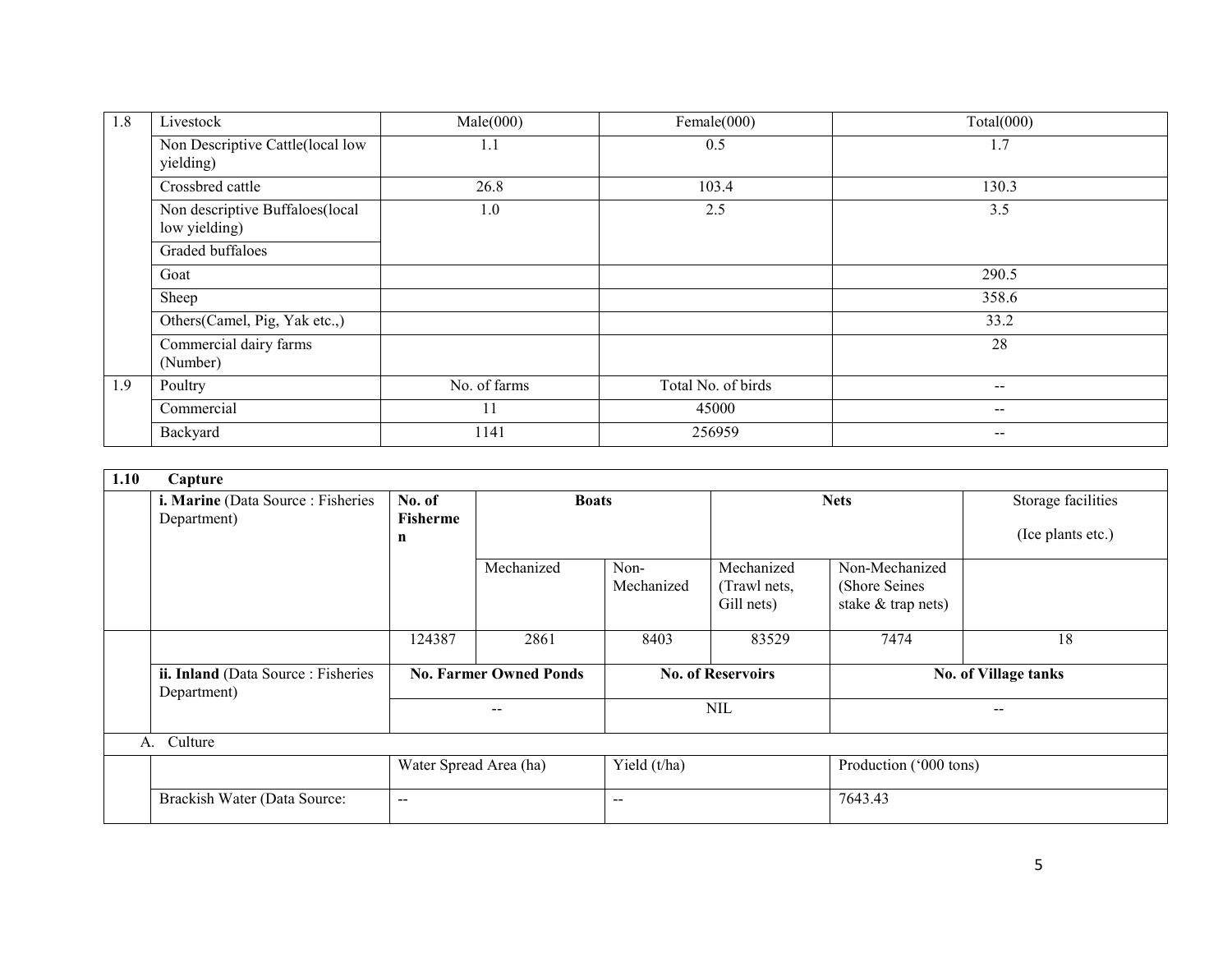| MPEDA / Fisheries Department) |                          |       |                 |
|-------------------------------|--------------------------|-------|-----------------|
| Fresh Water (Data Source :    | $\overline{\phantom{m}}$ |       | $\qquad \qquad$ |
| <b>Fisheries Department</b> ) |                          | $- -$ |                 |

#### 1.11Production and Productivity of major crops (Average of last 3 years: 2006, 07, 08)

| 1.11           | Name of crop                                                   | <b>Kharif</b>            |                          | Rabi                  |                         | Summer                   |                          | <b>Total</b>          |                         |
|----------------|----------------------------------------------------------------|--------------------------|--------------------------|-----------------------|-------------------------|--------------------------|--------------------------|-----------------------|-------------------------|
|                |                                                                | Production<br>(000 t)    | Productivity<br>(kg/ha)  | Production<br>(000 t) | Productivity<br>(kg/ha) | Production<br>(000 t)    | Productivity<br>(kg/ha)  | Production<br>(000 t) | Productivity<br>(kg/ha) |
|                | Paddy                                                          |                          |                          | 166.713               | 1350.0                  | $\qquad \qquad$          |                          | 166.713               | 1350.0                  |
| $\overline{2}$ | Ground nut                                                     | $\overline{\phantom{a}}$ | $\,$                     | 7.160                 | 1171.6                  | $\overline{\phantom{a}}$ |                          | 7.160                 | 1171.6                  |
| 3              | Blackgram                                                      |                          | $\overline{\phantom{0}}$ | 1.053                 | 255.8                   | $\overline{\phantom{a}}$ |                          | 1.053                 | 255.8                   |
| 4              | Gingelly                                                       | $\overline{\phantom{a}}$ | $\overline{\phantom{0}}$ | 0.436                 | 136.7                   | $\overline{\phantom{a}}$ |                          | 0.436                 | 136.7                   |
| 5              | Cotton (Production in bales<br>and productivity in kg lint/ha) |                          | $\overline{\phantom{0}}$ | 2319.7                | 182.14                  | $\overline{\phantom{a}}$ |                          | 2319.7                | 182.14                  |
|                | <b>Major Horticultural crops</b>                               |                          |                          |                       |                         |                          |                          |                       |                         |
|                | Chilli                                                         | $\overline{\phantom{0}}$ | $\overline{\phantom{0}}$ | 10982                 | 433.5                   | $\overline{\phantom{a}}$ |                          | 10982                 | 433.5                   |
| $\overline{2}$ | Coriander                                                      | $\overline{\phantom{a}}$ | $\overline{\phantom{0}}$ | 494.3                 | 437.0                   | $\blacksquare$           | $\overline{\phantom{a}}$ | 494.3                 | 437.0                   |
| 3              | Onion                                                          | $\overline{\phantom{a}}$ | $\overline{\phantom{0}}$ | 1169.7                | 7903.4                  | $\overline{\phantom{a}}$ |                          | 1169.7                | 7903.4                  |
| 4              | Mango                                                          |                          | $\overline{\phantom{0}}$ | 723.0                 | 4756.5                  | $\overline{\phantom{a}}$ |                          | 723.0                 | 4756.5                  |
|                | Banana                                                         |                          | $\overline{\phantom{0}}$ | 5321.3                | 46269.6                 | $\overline{\phantom{a}}$ |                          | 5321.3                | 46269.6                 |

| 1.12 | Sowing window for 5 major crops  | Paddy                                 | Chilli                 | Groundnut              | Blackgram                | Cotton                   |
|------|----------------------------------|---------------------------------------|------------------------|------------------------|--------------------------|--------------------------|
|      | (start and end of sowing period) |                                       |                        |                        |                          |                          |
|      |                                  |                                       |                        |                        |                          |                          |
|      | Kharif-Rainfed                   |                                       |                        |                        |                          |                          |
|      | Kharif-Irrigated                 |                                       |                        |                        |                          |                          |
|      | Rabi-Rainfed                     | Sept $2^{nd}$ fortnight –Oct $2^{rd}$ | Oct $1st week-Oct 4th$ | Oct $1st FN - Oct 4th$ | Nov $1st$ week-          | $Jan1st week-$           |
|      |                                  | week                                  | week                   | week                   | Nov $4^{\text{th}}$ week | Jan $3^{\text{rd}}$ week |
|      | Rabi-Irrigated                   | Oct $3^{rd}$ week– Nov $3^{rd}$ week  |                        |                        |                          | Dec $2nd$ week-          |
|      |                                  |                                       |                        |                        |                          | Dec $4th$ week           |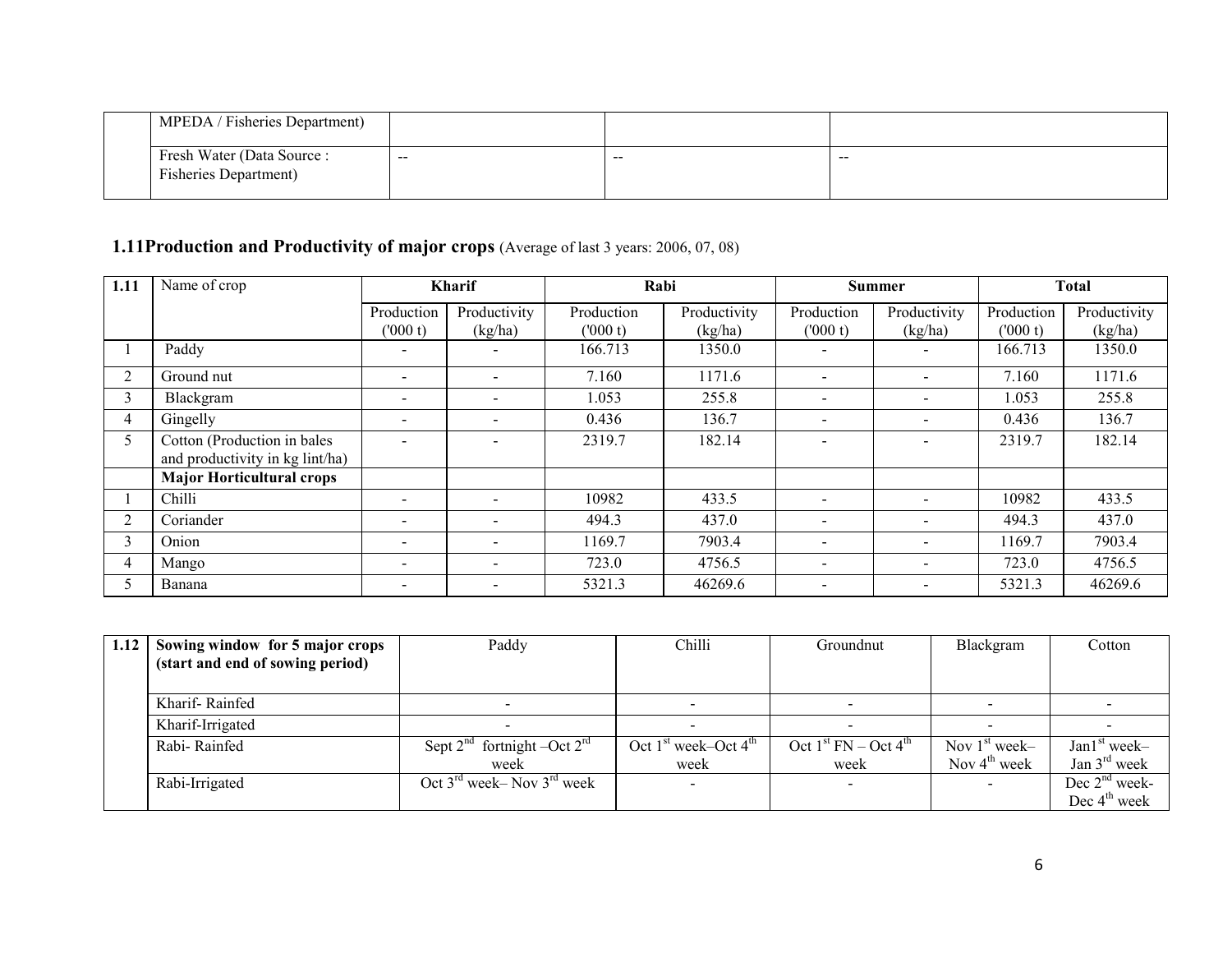| 1.13 | What is the major contingency the district is<br>prone to? (Tick mark and mention years if<br>known during the last 10 year period) | Regular                  | Occasional               | <b>None</b> |
|------|-------------------------------------------------------------------------------------------------------------------------------------|--------------------------|--------------------------|-------------|
|      | Drought                                                                                                                             |                          |                          |             |
|      | Flood                                                                                                                               |                          |                          |             |
|      | Cyclone                                                                                                                             |                          | $\overline{\phantom{0}}$ |             |
|      | Hail storm                                                                                                                          | $\overline{\phantom{0}}$ | $\overline{\phantom{a}}$ |             |
|      | Heat wave                                                                                                                           |                          | $\overline{a}$           |             |
|      | Cold wave                                                                                                                           | $\overline{\phantom{a}}$ | $\overline{\phantom{a}}$ |             |
|      | Frost                                                                                                                               |                          |                          |             |
|      | Sea water intrusion                                                                                                                 |                          | $\overline{a}$           |             |
|      | Pests and diseases                                                                                                                  |                          |                          |             |

| 1.14 | Include Digital maps of the district for | Location map of district within State as Annexure I | Enclosed: Yes |
|------|------------------------------------------|-----------------------------------------------------|---------------|
|      |                                          | Mean annual rainfall as Annexure 2                  | Enclosed: Yes |
|      |                                          | Soil map as Annexure 3                              | Enclosed: Yes |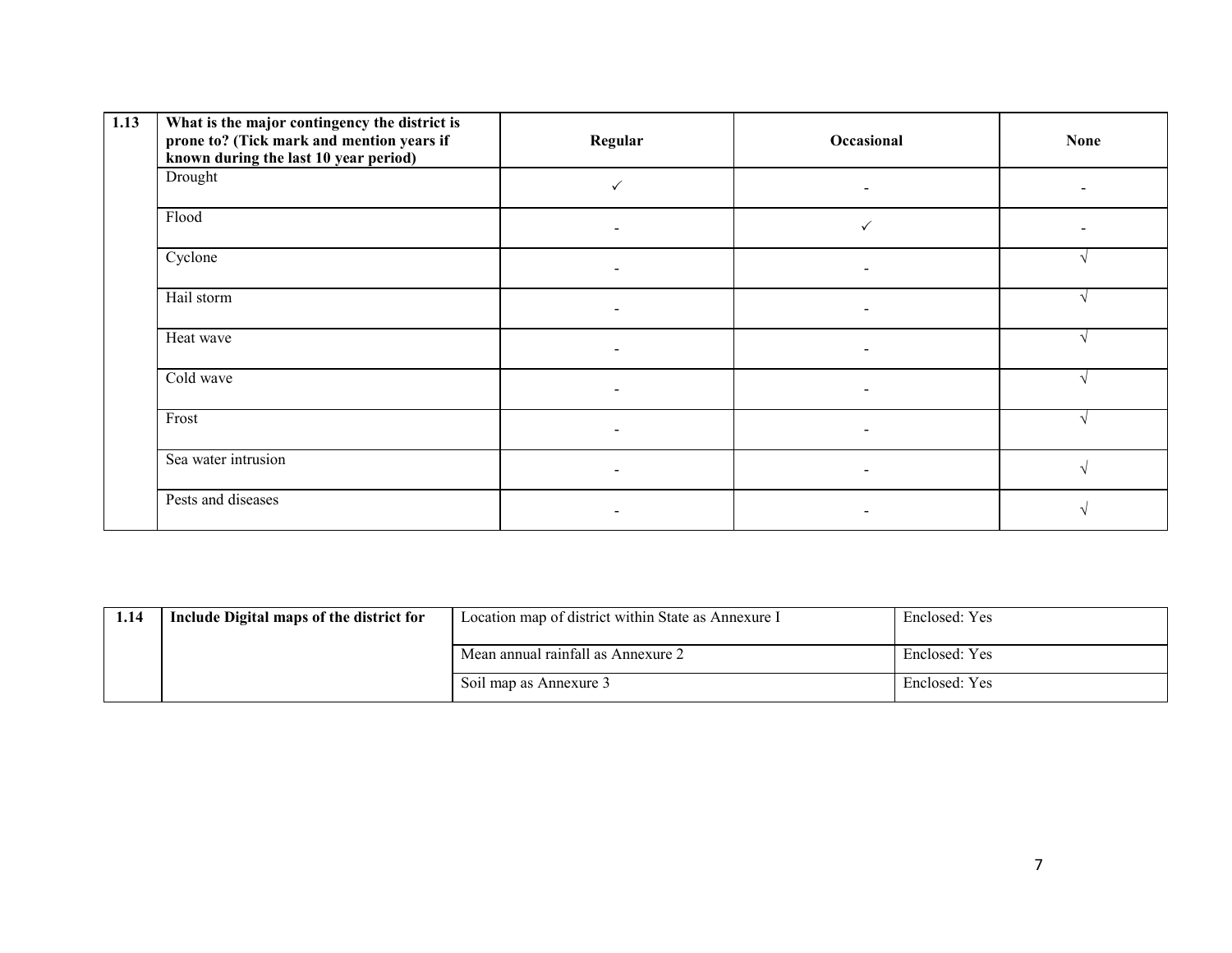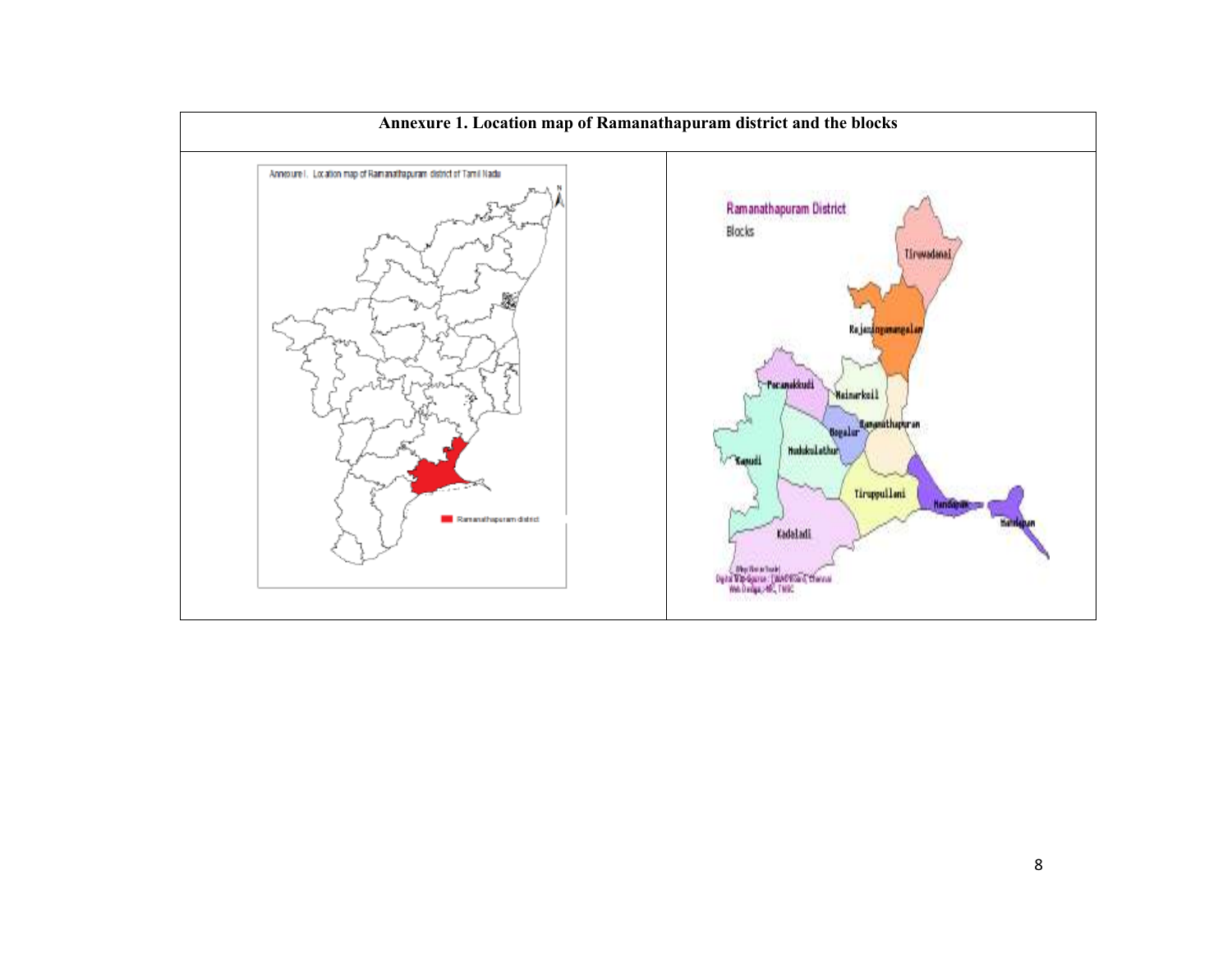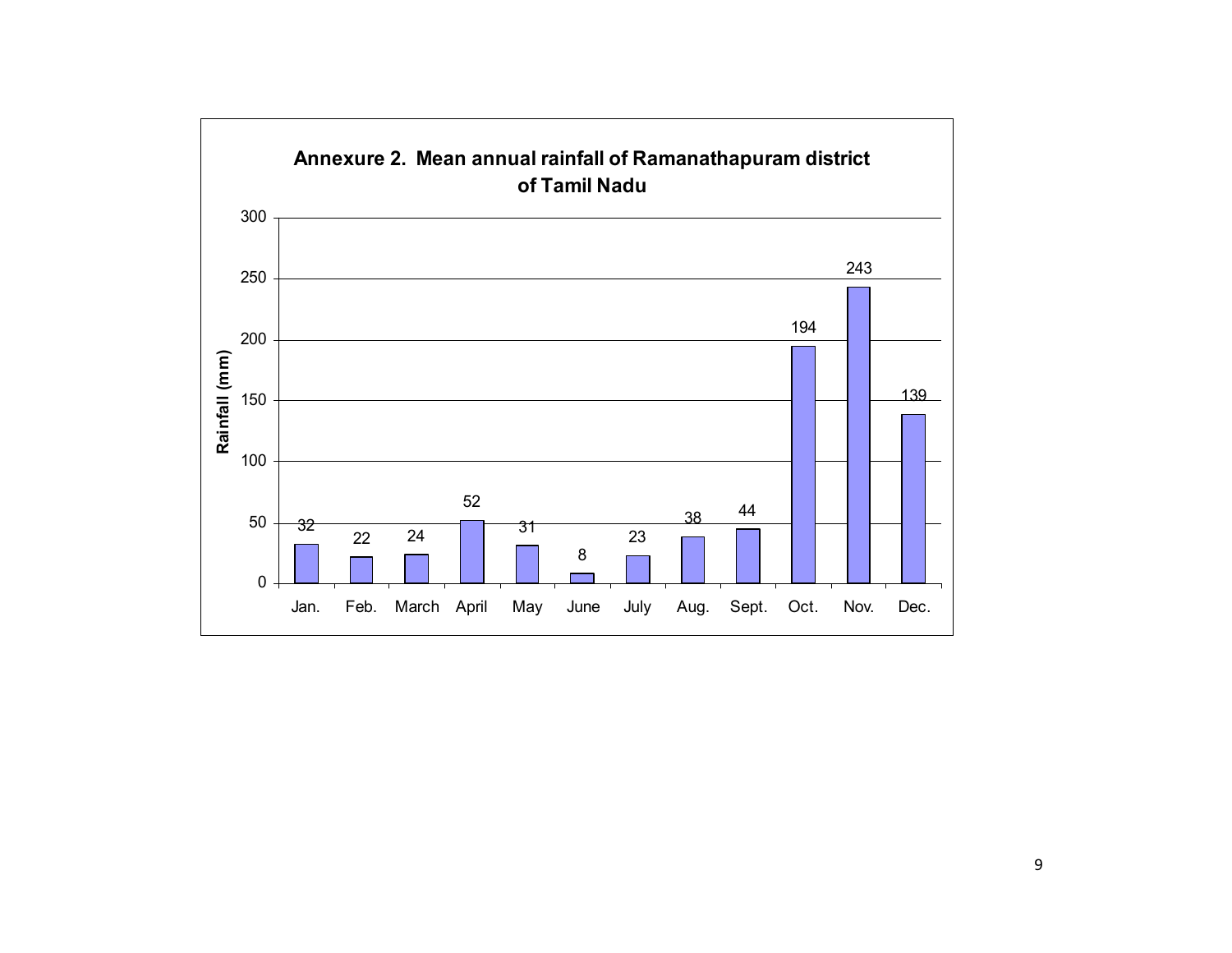#### Annexure 3. Soil map of Ramanathapuram district

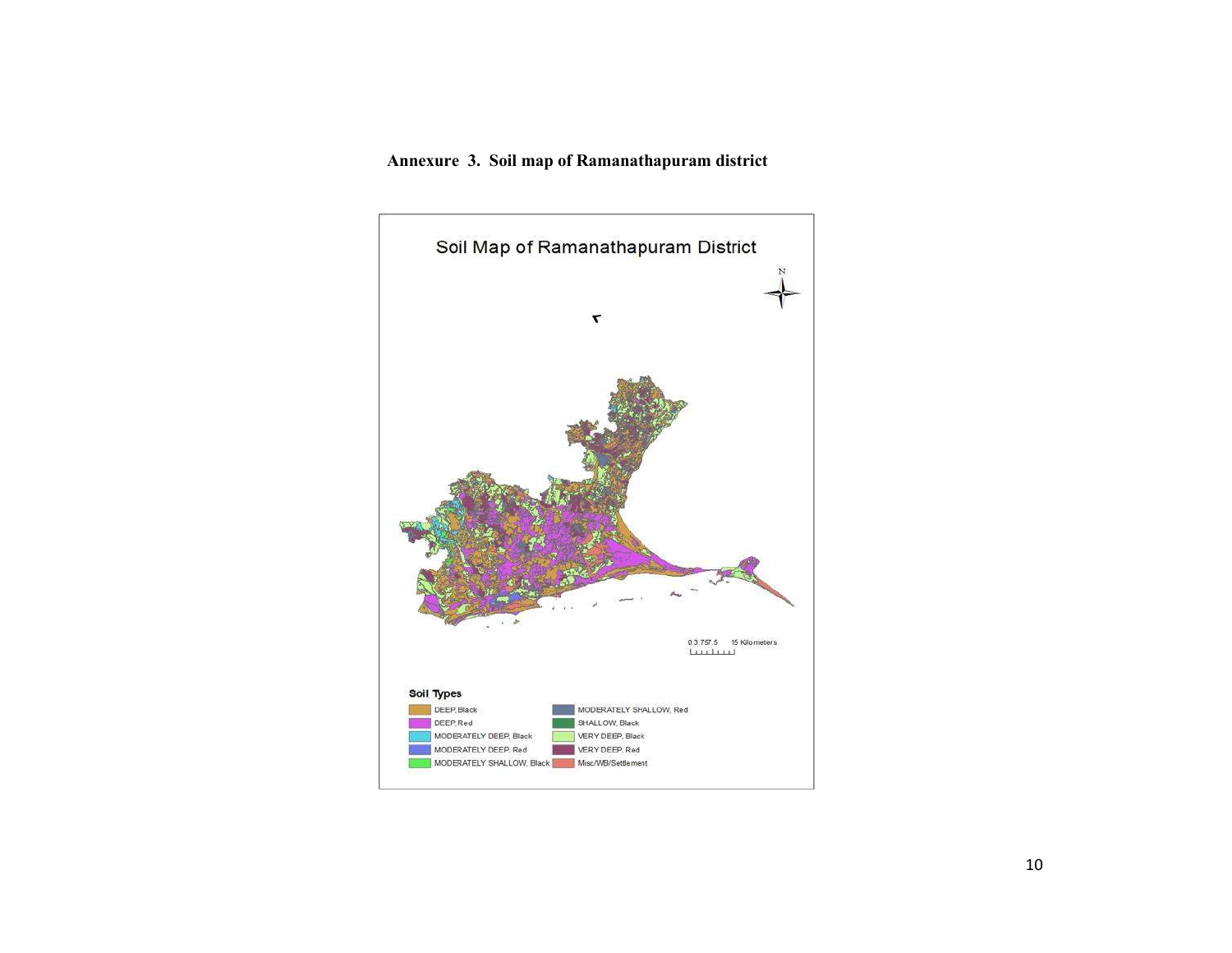### 2.0 Strategies for weather related contingencies

#### 2.1 Drought

### 2.1.1 Rainfed situation

| Condition                                                |                                   |                                        |                                    | <b>Suggested Contingency measures</b>                                                                                                                                                                                                                                                                                                                                                                                                                                                                                                                    |                                                                                                               |
|----------------------------------------------------------|-----------------------------------|----------------------------------------|------------------------------------|----------------------------------------------------------------------------------------------------------------------------------------------------------------------------------------------------------------------------------------------------------------------------------------------------------------------------------------------------------------------------------------------------------------------------------------------------------------------------------------------------------------------------------------------------------|---------------------------------------------------------------------------------------------------------------|
| <b>Early season</b><br>drought (delayed                  | <b>Major Farming</b><br>situation | <b>Normal Crop</b><br>/cropping system | Change in crop<br>/cropping system | <b>Agronomic measures</b>                                                                                                                                                                                                                                                                                                                                                                                                                                                                                                                                | <b>Remarks</b> on<br>Implementation                                                                           |
| onset)<br>Delay by 2 weeks<br>(Oct 3 <sup>rd</sup> week) | Red, black and<br>laterite soils  | Rice<br>Groundnut<br>Chilli            | No change                          | Seed hardening with 1% KCl or 3% NaCl for<br>16 hours and shade drying<br>Line sowing using seed drill<br>FYM enriched (750 kg) recommended<br>phosphorous application $(25 \text{ kg P})$<br>Seed hardening with $0.5\%$ CaCl <sub>2</sub><br>Seed treatment using Rhizobium 500g<br>Line sowing using seed drill /gorru<br>Supplemental irrigation using Mini mobile<br>sprinkler<br>Dry sowing in line $8-10$ days before rains<br>with 15-20% higher seed rate<br>Broad bed furrow system of planting<br>Sowing with broad bed former cum seed drill | Linkage with State<br>Department of<br>Agriculture and<br>Horticulture for supply<br>of seeds and seed drills |

| Condition           |                      |                    |                                | <b>Suggested Contingency measures</b>         |                         |
|---------------------|----------------------|--------------------|--------------------------------|-----------------------------------------------|-------------------------|
| <b>Early season</b> | <b>Major Farming</b> | <b>Normal Crop</b> | Change in crop                 | <b>Agronomic measures</b>                     | <b>Remarks</b> on       |
| drought (delayed    | situation            | /cropping system   | /cropping system               |                                               | Implementation          |
| onset)              |                      |                    |                                |                                               |                         |
| Delay by 4 weeks    | Red, black and       | Rice               | with short<br>Sowing           | Seed treatment with 1% KCl or 3% NaCl for 16  | Linkage with            |
| (Nov $1st$ week)    | laterite soils       |                    | varieties<br>duration          | hours followed hours shade drying             | <b>State Department</b> |
|                     |                      |                    | (PMK <sub>3</sub> )<br>Anna 4, | Line sowing using seed drill                  | of Agriculture and      |
|                     |                      |                    | $RMD(R)1$ , ADT 36,            | FYM enriched (750kg) recommended              | Horticulture for        |
|                     |                      |                    | ADT 43, ADT 45)                | phosphorous application (25 kg P)             | supply of seeds         |
|                     |                      |                    |                                | Thinning is essential.                        | and seed drills         |
|                     |                      | Groundnut          | duration<br>Short              | Seed hardening with $0.5\%$ CaCl <sub>2</sub> |                         |
|                     |                      |                    | varieties<br>(TMV 7,           | Seed treatment using Rhizobium 500g           |                         |
|                     |                      |                    | VRI 2)                         | Line sowing using seed drill /gorru           |                         |
|                     |                      |                    |                                | Supplemental irrigation using Mini mobile     |                         |
|                     |                      |                    |                                | sprinkler                                     |                         |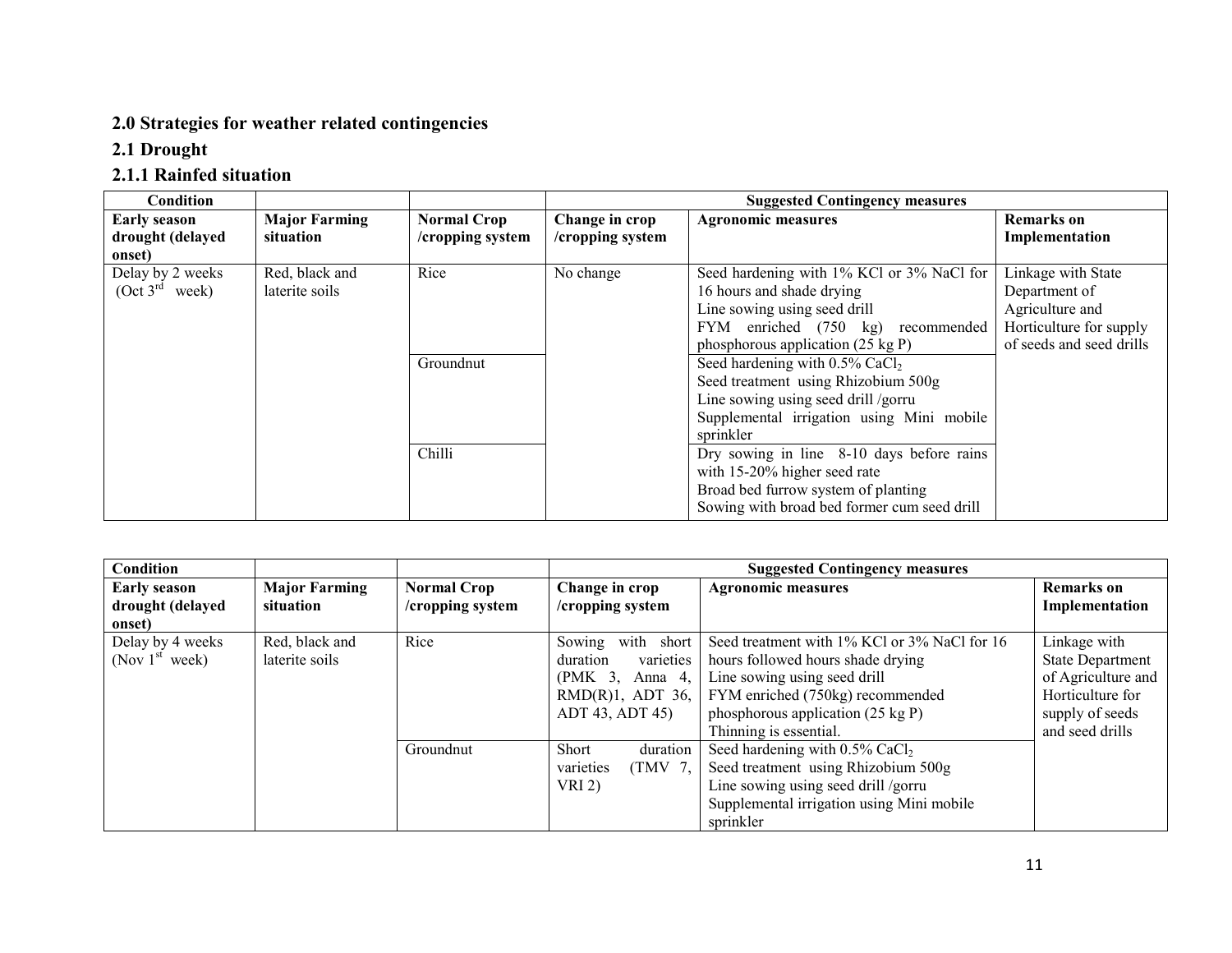| Condition           |                      |                    | <b>Suggested Contingency measures</b>       |                                                |                   |  |
|---------------------|----------------------|--------------------|---------------------------------------------|------------------------------------------------|-------------------|--|
| <b>Early season</b> | <b>Major Farming</b> | <b>Normal Crop</b> | Change in crop<br><b>Agronomic measures</b> |                                                | <b>Remarks</b> on |  |
| drought (delayed    | situation            | /cropping system   | /cropping system                            |                                                | Implementation    |  |
| onset)              |                      |                    |                                             |                                                |                   |  |
|                     |                      | Chilli             | 0f<br>Local <sub>l</sub><br>Sowing          | Dry sowing in line 8-10 days before rains with |                   |  |
|                     |                      |                    | Mundu variety                               | 15-20% higher seed rate                        |                   |  |
|                     |                      |                    |                                             | Broad bed furrow system of planting            |                   |  |
|                     |                      |                    |                                             | Sowing with broad bed former cum seed drill    |                   |  |

| <b>Condition</b>                                  |                                   |                                                             |                                                                                                                                                                                                                                                                                                                                                                                                                                                                                                                                                                                                                                                      | <b>Suggested Contingency measures</b>                                                                                                                                                                                                                                                                                                         |                                                                                                                  |
|---------------------------------------------------|-----------------------------------|-------------------------------------------------------------|------------------------------------------------------------------------------------------------------------------------------------------------------------------------------------------------------------------------------------------------------------------------------------------------------------------------------------------------------------------------------------------------------------------------------------------------------------------------------------------------------------------------------------------------------------------------------------------------------------------------------------------------------|-----------------------------------------------------------------------------------------------------------------------------------------------------------------------------------------------------------------------------------------------------------------------------------------------------------------------------------------------|------------------------------------------------------------------------------------------------------------------|
| <b>Early season</b><br>drought (delayed<br>onset) | <b>Major Farming</b><br>situation | <b>Normal</b><br>Crop/cropping<br>system                    | Change in crop/cropping system                                                                                                                                                                                                                                                                                                                                                                                                                                                                                                                                                                                                                       | <b>Agronomic measures</b>                                                                                                                                                                                                                                                                                                                     | <b>Remarks</b> on<br>Implementation                                                                              |
| Delay by 6<br>weeks<br>(Nov 3rd week)             | Red, black and<br>laterite soils  | Rice / groundnut /<br>chilli / pulses /<br>millets / cotton | Alternate crops:<br>Black gram: VBN (Bg)4, VBN 5<br>Greengram: VBN (Gg) 2<br>Cowpea grain: CO 2, VBN 2,<br>$CO(CP)$ 7<br>Fodder Cowpea: CO 5, COFC 8<br>Jowar: CO 26, K11, K Tall, BSR 1,<br>APK <sub>1</sub><br>Fodder Jowar: CO 27, K 10<br>Bajra: CO 7, CO (Cu) 9, ICMV<br>221 Fodder Bajra: CO 8<br>Maize: COH(M) 4, COBC 1<br>Finger millet: CO 13, CO (Ra) 14<br>Sunflower: MODERN, CO 4<br>Annual redgram: COPH 2,<br>CO(RG)7, APK 1, VBN (RG) 3<br>Sesame: TMV5, TMV7, SVPR1,<br>SVPR <sub>2</sub><br>Panivaragu: CO 4, K2<br>Kudhiraivalli: CO 1<br>Coriander: CO (CR) 4)<br>Watermelon: Sugar Baby, Arka<br>Manik, Arka Jyoti, Pusa Bedana | Mechanical sowing using seed drill<br>Seed hardening of jowar and pulses by<br>soaking seeds with 0.5 % MnSO4 and<br>ZnSO4 for 6 hours<br>Seed hardening of sunflower by<br>soaking seeds in 2% ZnSO4 for 12<br>hours and shade drying<br>Thinning to maintain normal crop<br>stand<br>Supplemental irrigation using mini<br>mobile sprinkler | Linkage with State<br>Department of<br>Agriculture and<br>Horticulture for<br>supply of seeds<br>and seed drills |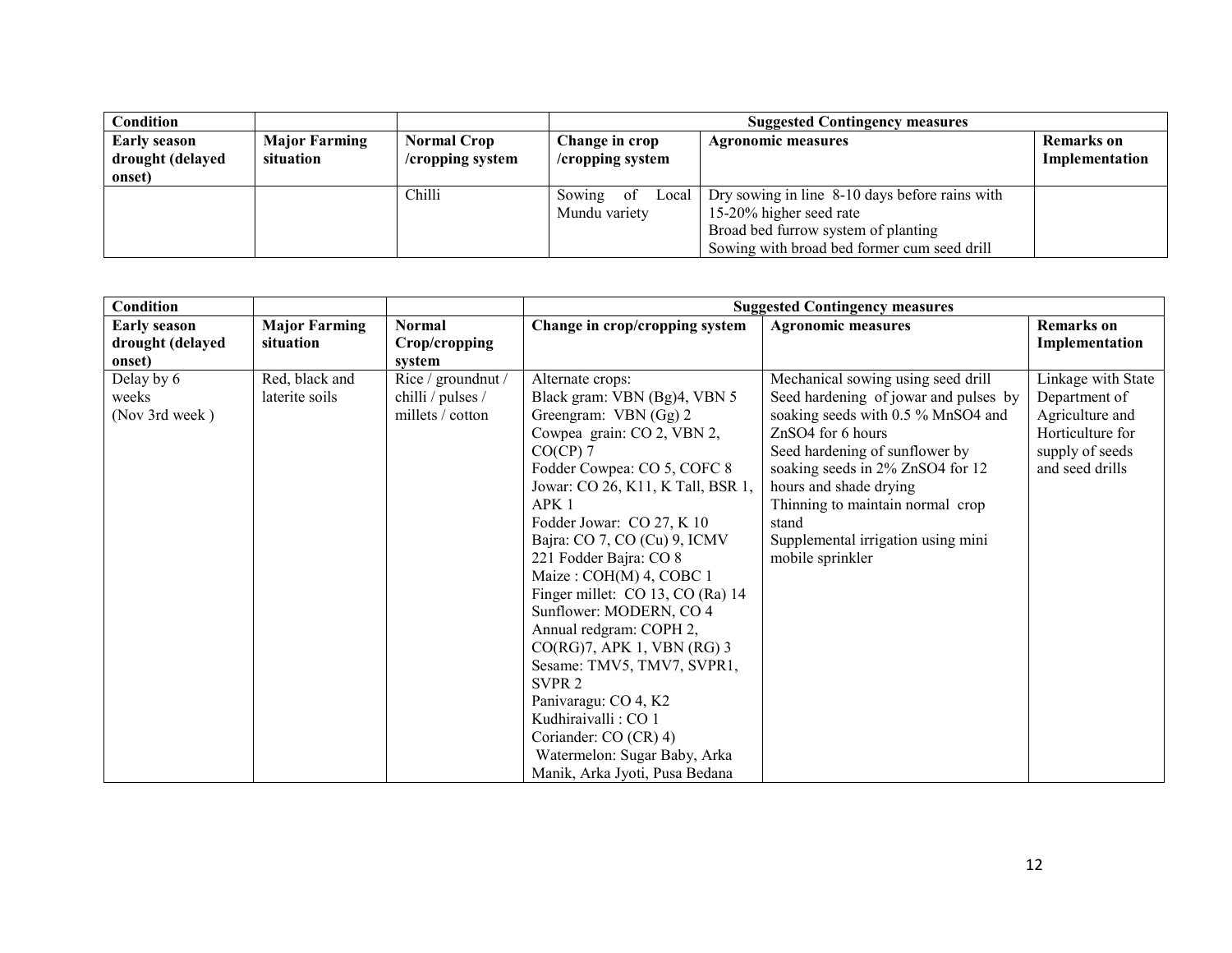| Condition           |                      |                            |                         | <b>Suggested Contingency measures</b> |                   |
|---------------------|----------------------|----------------------------|-------------------------|---------------------------------------|-------------------|
| <b>Early season</b> | <b>Major Farming</b> | <b>Normal</b>              | Change in               | <b>Agronomic measures</b>             | <b>Remarks</b> on |
| drought (delayed    | situation            | Crop/cropping              | crop/cropping system    |                                       | Implementation    |
| onset)              |                      | system                     |                         |                                       |                   |
| Delay by 8          | Red, black and       | Rice / ground nut /        | Watermelon: Sugar Baby, | Supplemental irrigation using mini    | $- -$             |
| Weeks               | laterite soils       | chilli/ pulses / millets / | Arka Manik, Arka Jyoti, | mobile sprinkler                      |                   |
| Dec $1st$ week)     |                      | cotton                     | Pusa Bedana<br>Kolingi  |                                       |                   |

| Condition            |                      |               |                              | <b>Suggested Contingency measures</b> |                     |
|----------------------|----------------------|---------------|------------------------------|---------------------------------------|---------------------|
| <b>Early season</b>  | <b>Major Farming</b> | Crop/cropping | Crop management              | Soil management                       | <b>Remarks</b> on   |
| drought (Normal      | situation            | system        |                              |                                       | Implementation      |
| onset, followed by   | Red, black and       | Rice          | Resowing with short          |                                       | Linkage with State  |
| 15-20 days dry spell | laterite soils       |               | duration varieties (PMK 3,   | Opening of conservation furrows at an | Department of       |
| after sowing leading |                      |               | Anna 4, RMD 1, IR 36,        | interval of 15-20m to conserve soil   | Agriculture and     |
| to poor              |                      |               | ADT 36, ADT 43, ADT 45)      | moisture.                             | Horticulture for    |
| germination/crop     |                      |               |                              |                                       | supply of seeds and |
| stand etc.)          |                      |               | Seed hardening with 1%       | Soil mulching                         | seed drills         |
|                      |                      |               | KCl or 3% NaCl for 16        |                                       |                     |
|                      |                      |               | hours and shade drying       |                                       | Farm ponds through  |
|                      |                      |               | enable the crop to withstand |                                       | DRDA programme      |
|                      |                      |               | early moisture stress        |                                       |                     |
|                      |                      |               |                              |                                       |                     |
|                      |                      |               | Supplemental irrigation      |                                       |                     |
|                      |                      |               | through farm ponds           |                                       |                     |
|                      |                      | Groundnut     | Initial drought of 15-20     |                                       |                     |
|                      |                      |               | days will not affect         |                                       |                     |
|                      |                      |               | germination/crop stand. It   |                                       |                     |
|                      |                      |               | actually helps groundnut for |                                       |                     |
|                      |                      |               | profuse and synchronous      |                                       |                     |
|                      |                      |               | flowering                    |                                       |                     |
|                      |                      | Chilli        | Thinning and gap filling the |                                       |                     |
|                      |                      |               | existing crop                |                                       |                     |
|                      |                      |               | Raising chilli in broad bed  |                                       |                     |
|                      |                      |               | furrow system                |                                       |                     |
|                      |                      |               | Resowing / Transplanting     |                                       |                     |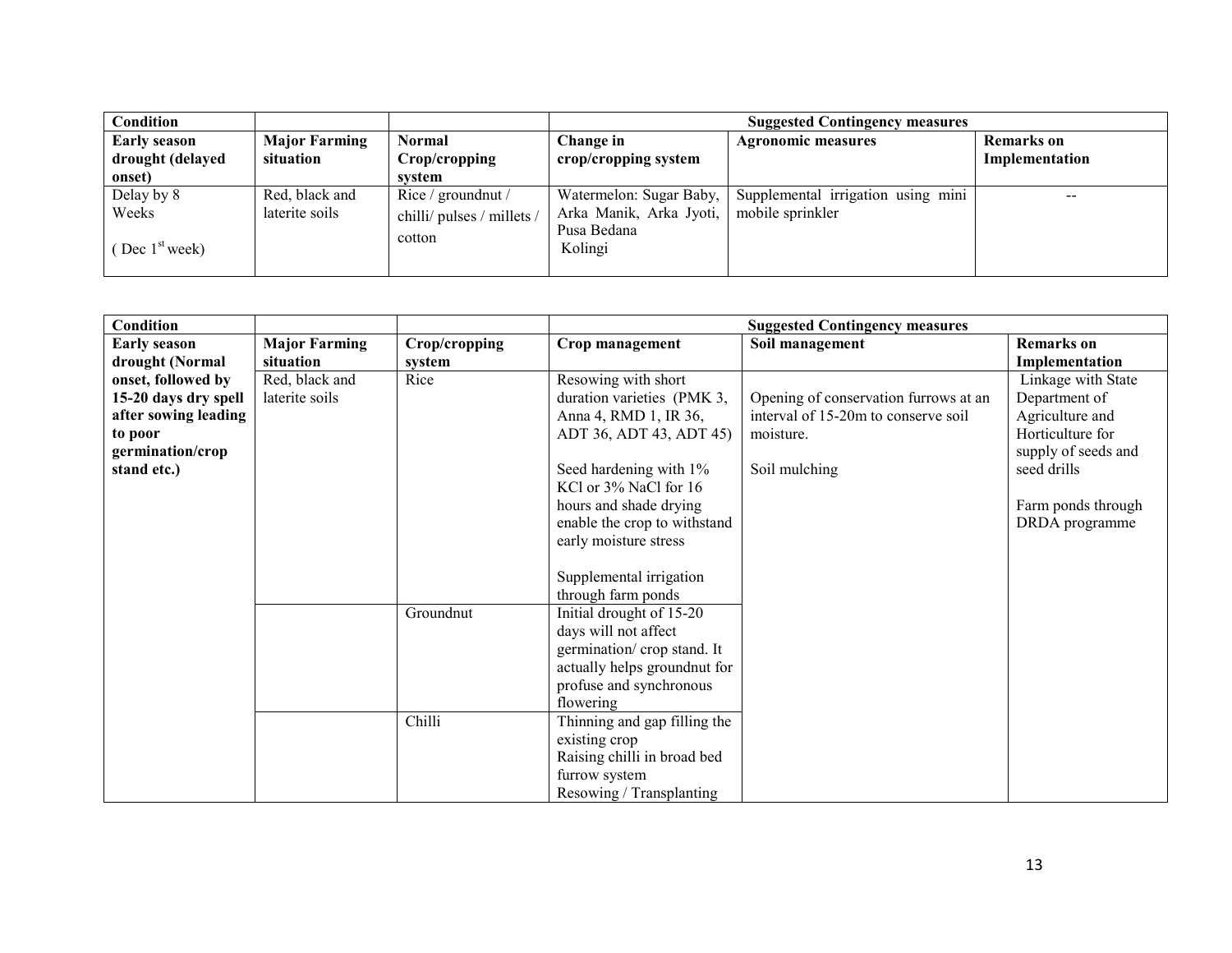| Condition                              |                                   |                         |                                                                                                                                                                                                                          | <b>Suggested Contingency measures</b>                                                                       |                                      |
|----------------------------------------|-----------------------------------|-------------------------|--------------------------------------------------------------------------------------------------------------------------------------------------------------------------------------------------------------------------|-------------------------------------------------------------------------------------------------------------|--------------------------------------|
| Mid season drought<br>(long dry spell) | <b>Major Farming</b><br>situation | Crop/cropping<br>system | Crop management                                                                                                                                                                                                          | Soil management                                                                                             | <b>Remarks</b> on<br>Implementation  |
| At vegetative stage                    | Red, black and<br>laterite soils  | Rice                    | Foliar spray of Kaolin<br>$3\%$ or KCl $1\%$ to<br>overcome moisture stress<br>Spraying Cycocel 1000<br>ppm under water deficit<br>situation to mitigate ill<br>effects<br>Supplemental irrigation<br>through farm ponds | Opening of conservation furrows at an<br>interval of 15-20 m to conserve soil<br>moisture.<br>Soil mulching | Farm ponds through<br>DRDA programme |
|                                        |                                   | Groundnut               | Supplemental irrigation<br>through farm pond using<br>mini mobile sprinkler                                                                                                                                              |                                                                                                             |                                      |
|                                        |                                   | Chilli                  | Thinning<br>Supplemental irrigation<br>through farm pond                                                                                                                                                                 |                                                                                                             |                                      |

| <b>Condition</b>   |                      |               |                         | <b>Suggested Contingency measures</b>  |                    |
|--------------------|----------------------|---------------|-------------------------|----------------------------------------|--------------------|
| Mid season drought | <b>Major Farming</b> | Crop/cropping | Crop management         | Soil management                        | <b>Remarks</b> on  |
| (long dry spell)   | situation            | system        |                         |                                        | Implementation     |
| At reproductive    | Red, black and       | Rice          | Supplemental irrigation | Soil mulching                          | Farm ponds through |
| stage              | laterite soils       |               | through farm pond       |                                        | DRDA programme     |
|                    |                      |               |                         | Opening of conservation furrows at an  |                    |
|                    |                      |               |                         | interval of 15-20 m                    |                    |
|                    |                      | Groundnut     | do                      |                                        |                    |
|                    |                      |               |                         | Earthing up                            |                    |
|                    |                      |               |                         |                                        |                    |
|                    |                      |               |                         | Application of gypsum after receipt of |                    |
|                    |                      | Chilli        | do                      | rains                                  |                    |
|                    |                      |               |                         |                                        |                    |
|                    |                      |               |                         |                                        |                    |
|                    |                      |               |                         |                                        |                    |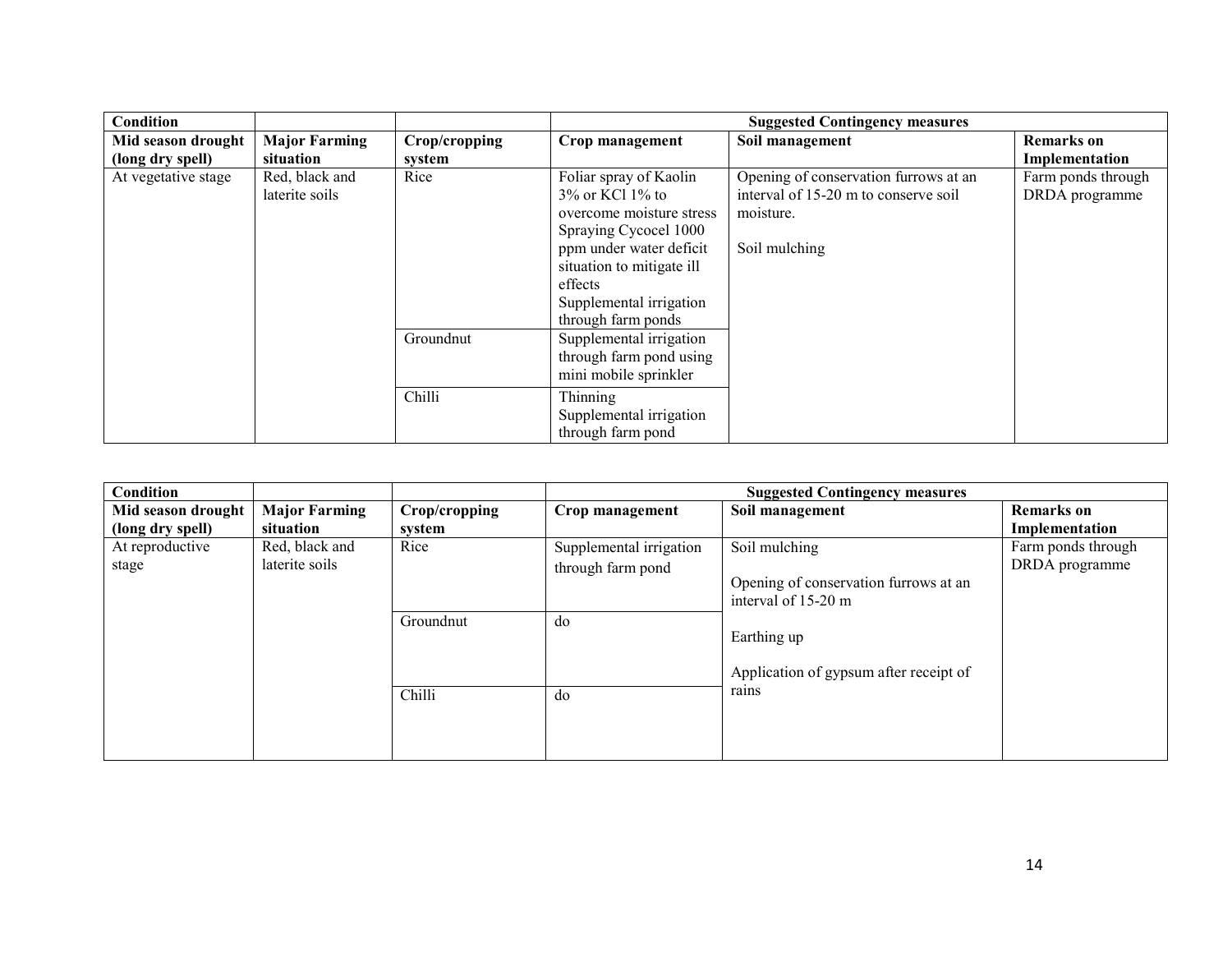| Condition               |                      |               |                                  | <b>Suggested Contingency measures</b> |                                                        |
|-------------------------|----------------------|---------------|----------------------------------|---------------------------------------|--------------------------------------------------------|
| <b>Terminal drought</b> | <b>Major Farming</b> | Crop/cropping | Crop management                  | <b>Kharif Crop planning</b>           | <b>Remarks</b> on                                      |
|                         | situation            | system        |                                  |                                       | Implementation                                         |
|                         | Red, black and       | Rice          | Supplemental irrigation          |                                       | Farm ponds through                                     |
|                         | laterite soils       |               | if possible through farm         |                                       | DRDA programme                                         |
|                         |                      | Groundnut     | pond<br>Harvest at physiological |                                       | Harvesting and                                         |
|                         |                      | Chilli        | maturity stage                   |                                       | threshing implements<br>through Dept of<br>Agriculture |

#### 2.1.2 Irrigated situation

| Condition                                                               |                      |                      | <b>Suggested Contingency measures</b> |                           |                |  |
|-------------------------------------------------------------------------|----------------------|----------------------|---------------------------------------|---------------------------|----------------|--|
|                                                                         | <b>Major Farming</b> | Crop/cropping system | Change in crop/cropping               | <b>Agronomic measures</b> | Remarks on     |  |
|                                                                         | situation            |                      | system                                |                           | Implementation |  |
| Delayed/limited<br>release of water in<br>canals due to low<br>rainfall |                      |                      | Not applicable                        |                           |                |  |

| <b>Condition</b>                                                                    |                      |                      | <b>Suggested Contingency measures</b> |                           |                |
|-------------------------------------------------------------------------------------|----------------------|----------------------|---------------------------------------|---------------------------|----------------|
|                                                                                     | <b>Major Farming</b> | Crop/cropping system | Change in crop/cropping               | <b>Agronomic measures</b> | Remarks on     |
|                                                                                     | situation            |                      | system                                |                           | Implementation |
| Non release of water<br>in canals under<br>delayed onset of<br>monsoon in catchment |                      |                      | Not applicable                        |                           |                |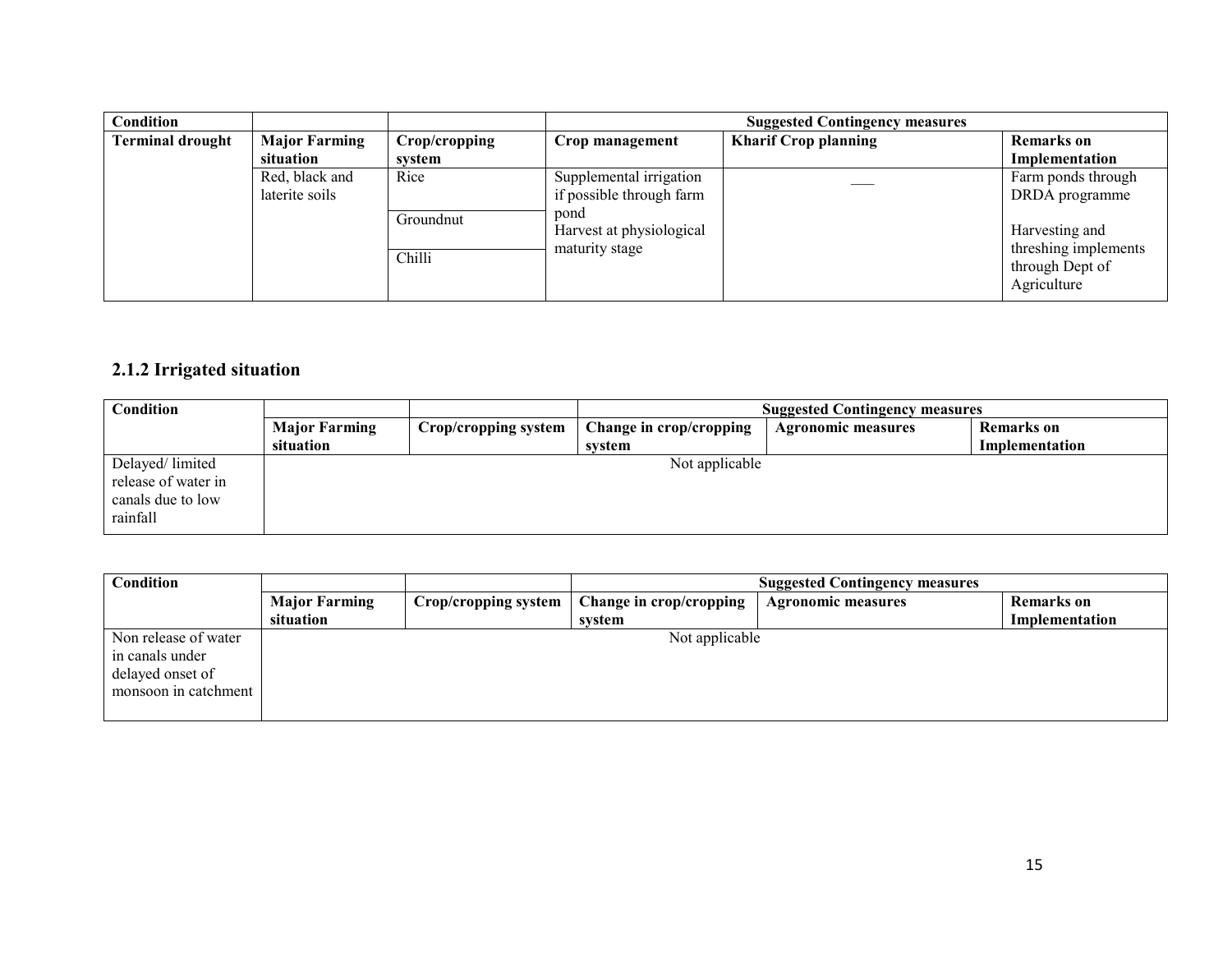| Condition                                                |                      |                      | <b>Suggested Contingency measures</b>                |                                           |                |
|----------------------------------------------------------|----------------------|----------------------|------------------------------------------------------|-------------------------------------------|----------------|
|                                                          | <b>Major Farming</b> | Crop/cropping system | Change in crop/cropping<br><b>Agronomic measures</b> |                                           | Remarks on     |
|                                                          | situation            |                      | svstem                                               |                                           | Implementation |
| Lack of inflows into                                     | Tankfed areas with   | Rice-cotton/         | No change                                            | Direct sowing using seed drill            |                |
| tanks due to<br>insufficient/delayed<br>onset of monsoon | heavy clay soils     | Rice - chilli        |                                                      | Supplemental irrigation through farm pond |                |

| Condition                                                   |                      |                      | <b>Suggested Contingency measures</b> |                           |                |
|-------------------------------------------------------------|----------------------|----------------------|---------------------------------------|---------------------------|----------------|
|                                                             | <b>Major Farming</b> | Crop/cropping system | Change in crop/cropping               | <b>Agronomic measures</b> | Remarks on     |
|                                                             | situation            |                      | svstem                                |                           | Implementation |
| Insufficient<br>groundwater recharge<br>due to low rainfall |                      |                      | Not applicable                        |                           |                |

### 2.2 Unusual rains (untimely, unseasonal etc) (for both rainfed and irrigated situations -- Not applicable

## 2.3 Floods

| <b>Condition</b>                                         |                                                                          | <b>Suggested contingency measure</b>                                     |                                                                          |                                                                                                                                                                                                                                                                                           |  |  |  |
|----------------------------------------------------------|--------------------------------------------------------------------------|--------------------------------------------------------------------------|--------------------------------------------------------------------------|-------------------------------------------------------------------------------------------------------------------------------------------------------------------------------------------------------------------------------------------------------------------------------------------|--|--|--|
| <b>Transient water</b><br>logging/ partial<br>inundation | Seedling / nursery stage                                                 | Vegetative stage                                                         | <b>Reproductive stage</b>                                                | At harvest                                                                                                                                                                                                                                                                                |  |  |  |
| Paddy                                                    | Drainage should be aided<br>and all possible means are<br>to be taken up | Drainage should be aided and all<br>possible means are to be taken up    | Drainage should be aided<br>and all possible means are<br>to be taken up | Combine harvesters can be used for rapid<br>harvesting of the crop<br>The grain at this situation may be<br>excessively wet. If drying is difficult for<br>few days, the harvested grain may be<br>mixed with common salt and the produce<br>may be sun dried at the earliest opportunity |  |  |  |
| Groundnut                                                | Drainage should be aided<br>and all possible means are                   | Draining excess water from the field<br>and judicious use of the same is | Draining excess water from<br>the field                                  | Combine harvesters can be used for rapid<br>harvesting of the crop                                                                                                                                                                                                                        |  |  |  |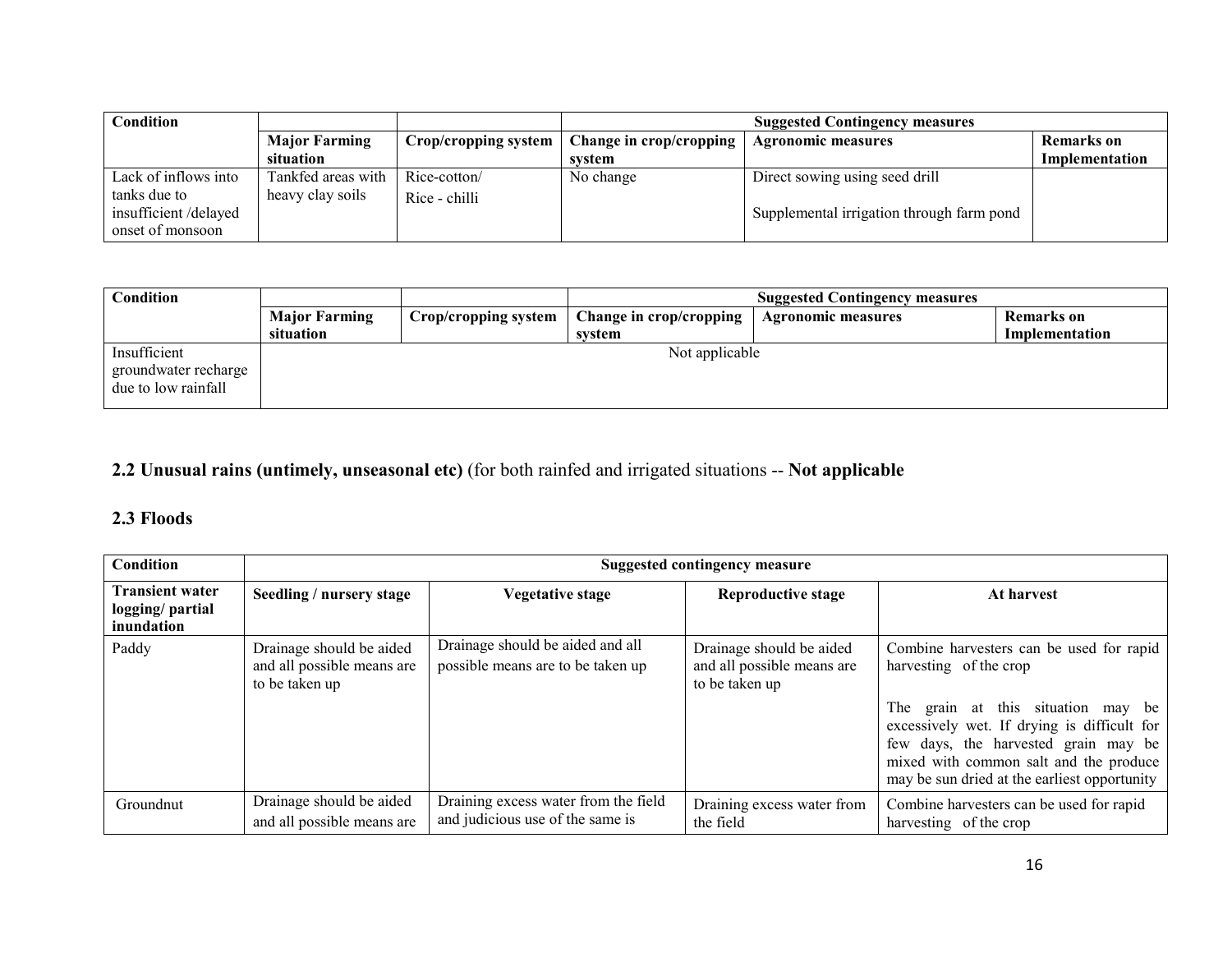|                                        | to be taken up                                                                                                                                                                  | advocated                                                                                                                                                                                                                                                                                                                                                                    |                                                                                               |                                                                                                                                                                                                                                                                                           |
|----------------------------------------|---------------------------------------------------------------------------------------------------------------------------------------------------------------------------------|------------------------------------------------------------------------------------------------------------------------------------------------------------------------------------------------------------------------------------------------------------------------------------------------------------------------------------------------------------------------------|-----------------------------------------------------------------------------------------------|-------------------------------------------------------------------------------------------------------------------------------------------------------------------------------------------------------------------------------------------------------------------------------------------|
| Blackgram                              | Drainage should be aided<br>and all possible means are<br>to be taken up                                                                                                        | Draining excess water from the field<br>and judicious use of the same is<br>advocated<br>2% DAP spray for further growth and<br>development                                                                                                                                                                                                                                  | Draining excess water from<br>the field<br>2% DAP spray for further<br>growth and development | Draining excess water from the field and<br>harvesting the crop                                                                                                                                                                                                                           |
| Horticulture                           |                                                                                                                                                                                 |                                                                                                                                                                                                                                                                                                                                                                              |                                                                                               |                                                                                                                                                                                                                                                                                           |
| Chilli                                 | Drainage should be aided<br>and all possible means are<br>to be taken up<br>COC 2g/l or Bavistin 1g/l<br>drenching to prevent<br>damping off<br>Foliar spray (19:19:19)<br>0.5% | Draining excess water from the field<br>and judicious use of the same is<br>advocated<br>Micronutrient spray<br>COC 2g/l or Bavistin 1g/l to prevent<br>damping off                                                                                                                                                                                                          | Draining excess water from<br>the field.<br>Micronutrient spray                               | Draining excess water from the field.<br>Micronutrient spray                                                                                                                                                                                                                              |
| Continuous                             |                                                                                                                                                                                 |                                                                                                                                                                                                                                                                                                                                                                              |                                                                                               |                                                                                                                                                                                                                                                                                           |
| submergence<br>for more than 2<br>days |                                                                                                                                                                                 |                                                                                                                                                                                                                                                                                                                                                                              |                                                                                               |                                                                                                                                                                                                                                                                                           |
| Paddy                                  | Drainage should be aided<br>and all possible means are<br>to be taken up                                                                                                        | Excess application of nitrogenous<br>fertilizers to be avoided<br>Instead of 1-2 splits nitrogenous<br>fertilizers can be applied in 3-4 splits<br>Additional dose of 10% potash as<br>MOP to prevent lodging and to<br>induce resistance to pest and diseases<br>Foliar application of Tricyclazole @<br>200g/ac to manage blast<br>Foliar application of Profenophos $(a)$ | Drainage should be aided<br>and all possible means are<br>to be taken up                      | Combine harvesters can be used for rapid<br>harvesting of the crop<br>The grain at this situation may be<br>excessively wet. If drying is difficult for<br>few days, the harvested grain may be<br>mixed with common salt and the produce<br>may be sun dried at the earliest opportunity |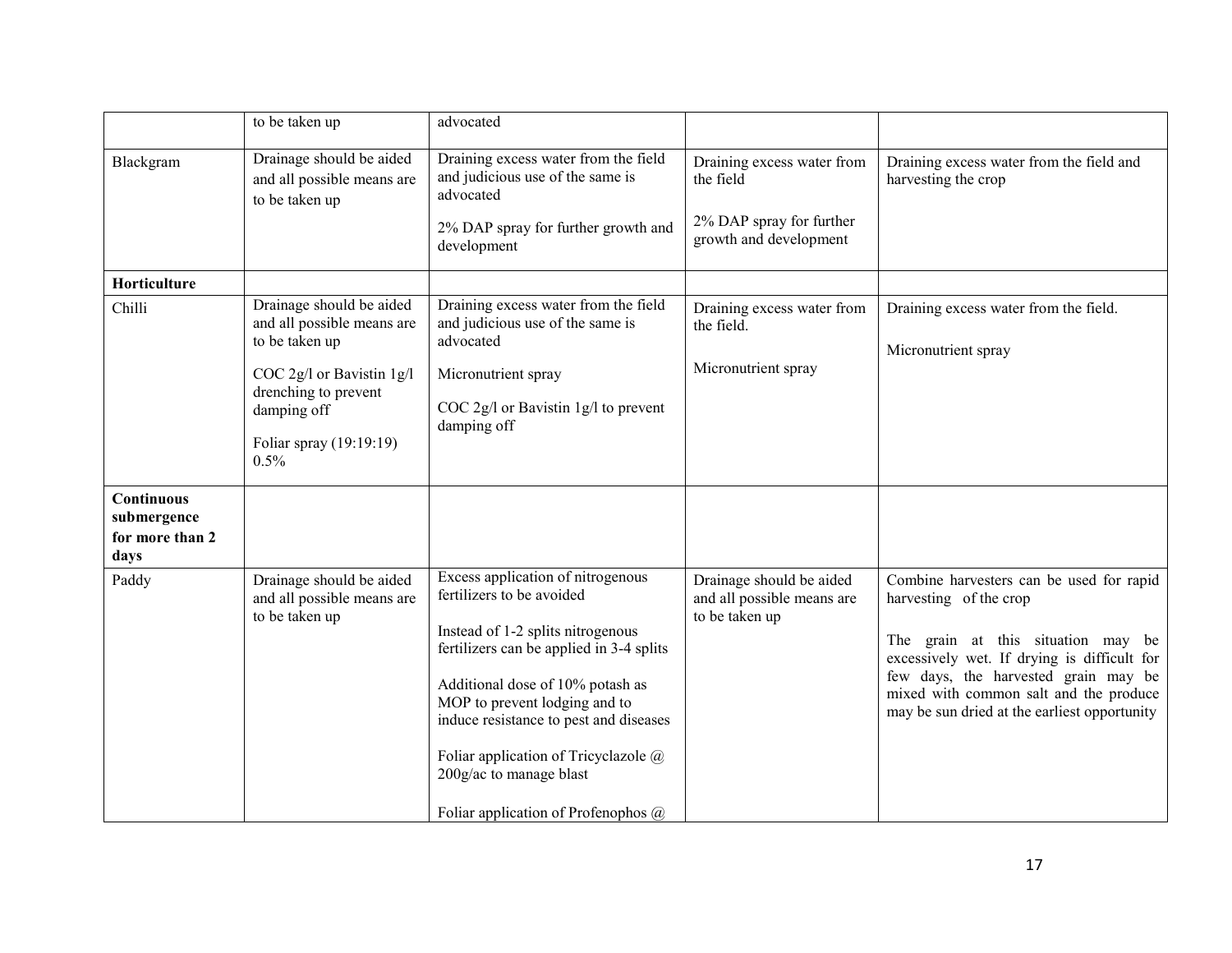|                         |                                                                                                                                                                                          | 400 ml/ac to manage leaf folder                                                                                                                                                                                       |                                                                 |                                                                    |  |
|-------------------------|------------------------------------------------------------------------------------------------------------------------------------------------------------------------------------------|-----------------------------------------------------------------------------------------------------------------------------------------------------------------------------------------------------------------------|-----------------------------------------------------------------|--------------------------------------------------------------------|--|
| Groundnut               | Drainage should be aided<br>and all possible means are<br>to be taken up                                                                                                                 | Draining excess water from the field<br>and judicious use of the same is<br>advocated                                                                                                                                 | Draining excess water from<br>the field                         | Combine harvesters can be used for rapid<br>harvesting of the crop |  |
| Blackgram               | Drainage should be aided<br>and all possible means are<br>to be taken up                                                                                                                 | Draining excess water from the field<br>and judicious use of the same is<br>advocated<br>2% DAP spray for further growth and<br>development                                                                           | Draining excess water from<br>the field                         | Draining excess water from the field and<br>harvesting the crop    |  |
| Horticulture            |                                                                                                                                                                                          |                                                                                                                                                                                                                       |                                                                 |                                                                    |  |
| Chilli                  | Drainage should be aided<br>and all possible means are<br>to be taken up<br>COC 2g/l or Bavistin 1g/l<br>drenching<br>to<br>prevent<br>damping off<br>Foliar<br>spray (19:19:19)<br>0.5% | Draining excess water from the field<br>and judicious use of the same is<br>advocated<br>Raising chilli in broad bed furrow<br>system<br>Micronutrient spary<br>COC $2g/l$ or Bavistin 1g/l to prevent<br>damping off | Draining excess water from<br>the field.<br>Micronutrient spray | Draining excess water from the field.<br>Micronutrient spray       |  |
| Sea water<br>inundation | - Not applicable for Ramanathapuram district-                                                                                                                                            |                                                                                                                                                                                                                       |                                                                 |                                                                    |  |

#### 2.4Extreme events: Heat wave / Cold wave/Frost/ Hailstorm /Cyclone -- Not applicable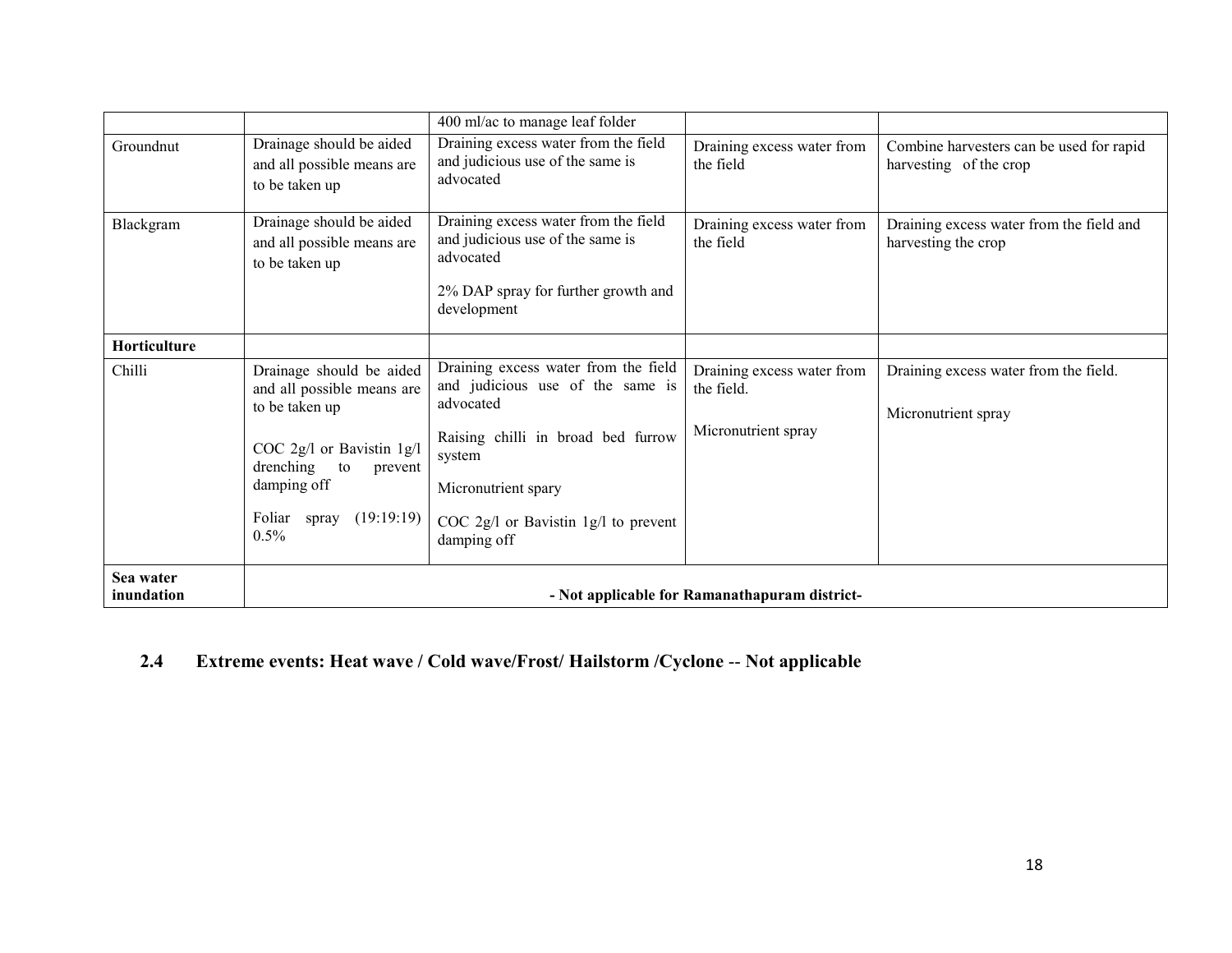### 2.5 Contingent strategies for Livestock, Poultry & Fisheries

## 2.5.1 Livestock

|                                     | <b>Suggested contingent measures</b>                                                                                                                                                                                                                                                                                                             |                                                                                                                                                                                        |                                                                                                                                                                                                                                     |
|-------------------------------------|--------------------------------------------------------------------------------------------------------------------------------------------------------------------------------------------------------------------------------------------------------------------------------------------------------------------------------------------------|----------------------------------------------------------------------------------------------------------------------------------------------------------------------------------------|-------------------------------------------------------------------------------------------------------------------------------------------------------------------------------------------------------------------------------------|
|                                     | <b>Before the event</b>                                                                                                                                                                                                                                                                                                                          | During the event                                                                                                                                                                       | After the event                                                                                                                                                                                                                     |
| <b>Drought</b>                      |                                                                                                                                                                                                                                                                                                                                                  |                                                                                                                                                                                        |                                                                                                                                                                                                                                     |
| Feed and<br>fodder<br>availability  | 1. Development of Drought resistant grass varieties<br>2. Technology adoption of Fodder Preservation<br>methods like Silage making, Urea enrichment of<br>Paddy straw etc.,                                                                                                                                                                      | 1. Provision of green fodder for the productive<br>animals.                                                                                                                            | 1. Storage of chaffed fodder materials as feed<br>blocks.                                                                                                                                                                           |
| <b>Drinking</b><br>water            | 1. Construction of Check dams<br>2. Construction of Rain harvesting structures etc.,                                                                                                                                                                                                                                                             | 1. Usage of water judiciously for drinking and<br>storage.                                                                                                                             | 1. The message of importance of water usage<br>and its application has to be delivered to the<br>farmers and livestock owners through training<br>classes and awareness camps.                                                      |
| Health and<br>disease<br>management | 1. Special training programmes for Village Level<br>Workers etc.,<br>2. Awareness camps on Disease outbreaks,<br>prevention and vaccination details etc.,<br>3. Special vaccination camps to be conducted in<br>endemic areas.<br>4. Conducting Mass Conduct Programmes,<br>Infertility camps etc.,                                              | Participating in the Cattle Protection Camps<br>and other camps in coordination with the<br>Animal Husbandry Department and offering<br>expert opinion to cases referred in the camps. | 1. Segregation of flock according to instructions<br>of the veterinarian in terms of<br>Convalascent, ailing etc as per age and sex of<br>the animals.<br>2. Feeding for pregnant and lactating animals<br>judiciously.             |
| <b>Floods</b>                       |                                                                                                                                                                                                                                                                                                                                                  |                                                                                                                                                                                        |                                                                                                                                                                                                                                     |
| Feed and<br>Fodder<br>availability  | 1. Storage facilities to be created.<br>2. Camps organized to safeguard fodder advocation<br>esp. tree fodders.<br>3. Propagation of Tree Fodder cultivation                                                                                                                                                                                     | 1. Economic feeding of leguminous fodder to<br>livestock<br>2. Safeguarding the feeds and fodder                                                                                       | 1. Tree fodder to be advocated in exigency<br>conditions.                                                                                                                                                                           |
| Drinking<br>water                   | 1. Chlorination of drinking water<br>2. Water treatment protocols to be followed strictly.<br>3. Usage of fresh water advocated.<br>4. Housing in an elevated area.<br>5. Pamplets on important diseases and health aspect<br>to be distributed.<br>6. Precautionary measures to be adopted to avoid<br>seepage of sewage water and dirty water. | 1. Sanitary measures to be adopted.<br>2. Water logging areas to be sanitized and<br>maintained properly                                                                               | 1. Awareness camps on infection through water<br>spread to be conducted.<br>2. Diseases and its management should be<br>emphasized through audio video lessons and<br>other aids through extension oriented training<br>programmes. |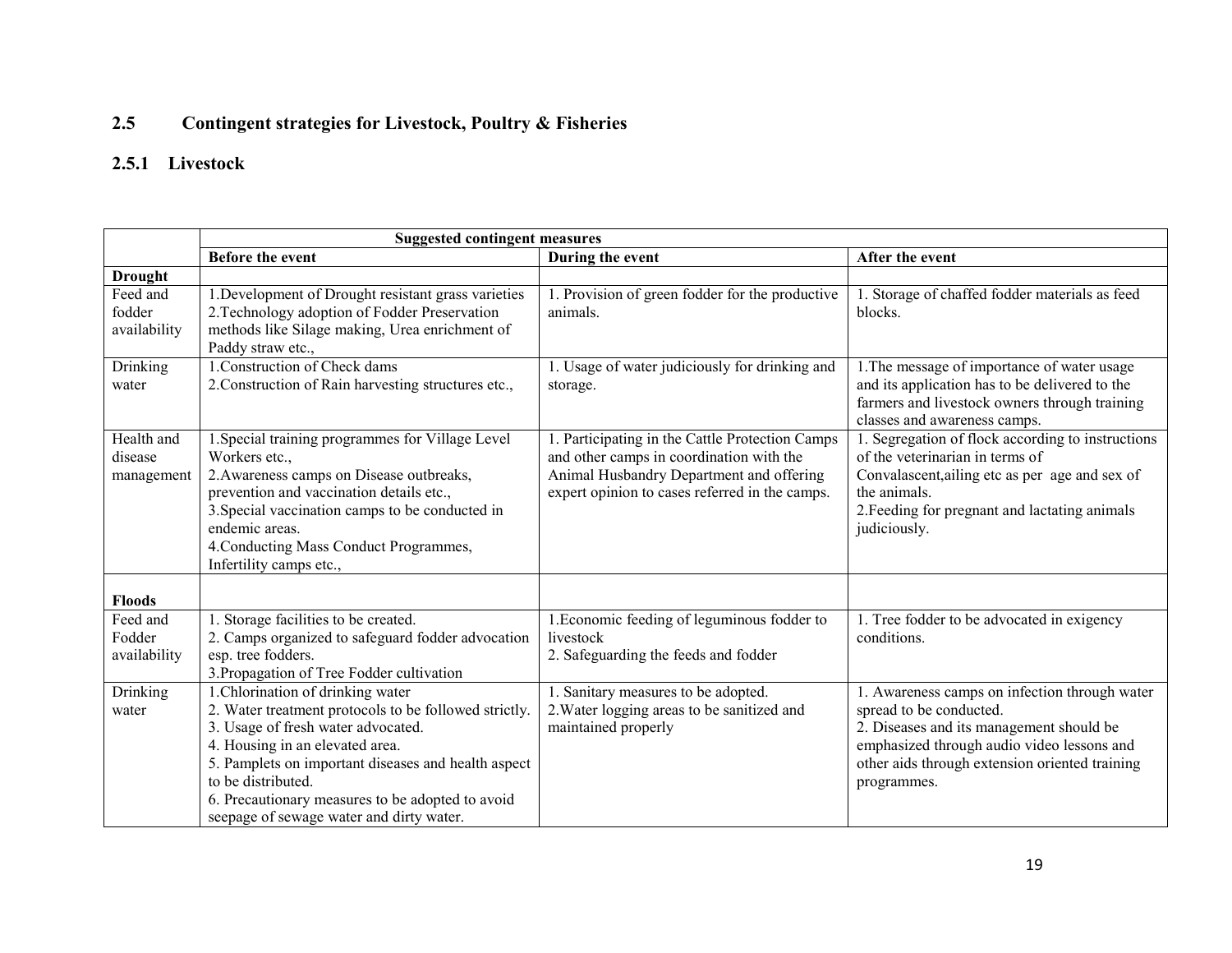| Health and           | 1. Rearing of separate groups of Livestock to            | 1. Healthy flock to be segregated and                                 | 1. Disease prevention training programmes and                                         |
|----------------------|----------------------------------------------------------|-----------------------------------------------------------------------|---------------------------------------------------------------------------------------|
| disease              | prevent carrier status in animals.                       | vaccinated against contagious diseases.                               | economy of maintaining livestock should be                                            |
| management           | 2. Construction of quarantine sheds advocated.           | 2. Stocking and feeding of animals in                                 | taught to the livestock rearing community.                                            |
|                      |                                                          | quarantine sheds                                                      |                                                                                       |
| Cyclone              |                                                          |                                                                       |                                                                                       |
| Feed and             | 1. Storage of feeds, preservation of feed materials      | 1. Feed blocks and mineral licks can be used                          | 1. Series of workshops, Seminars on Urea                                              |
| fodder               | etc<br>2. Field demonstration on Paddy straw enrichment, | for productive animals<br>2. Young animals and pregnant animals to be | enriched paddy straw preparation, Feed block<br>preparation and its usage and Mineral |
| availability         | Silage making and Cultivation of Fodder grass.           | judiciously fed.                                                      | supplements and its application and impact has                                        |
|                      |                                                          |                                                                       | to be conducted.                                                                      |
| Drinking             | 1. Proper storage of water through construction of       | 1. Providing Water to animals with utmost                             | 1. Polluted water being an important focal point                                      |
| water                | Water tanks                                              | care especially in sanitized condition.                               | in spread of disease and hence its aftereffects                                       |
|                      | 2. Water treatment through chemical sanitization         | 2. Livestock should be kept in partitions to                          | has to be advocated.                                                                  |
|                      | has to be advocated.                                     | prevent the cold weather                                              | 2. Special training programmes at village level                                       |
|                      |                                                          |                                                                       | periodically on sanitation and its benefit to<br>livestock have to be conducted.      |
| Health and           | 1. Deworming and Vaccination schedule has to be          | 1. Newborn animals to be safeguarded against                          | 1. Pamplets on the various diseases and its                                           |
| Disease              | propagated to create awareness among the village         | the rough weather by keeping in enclosures                            | management and general scientific                                                     |
| management           | people and cattle rearing population.                    |                                                                       | management of livestock during the period has                                         |
|                      |                                                          |                                                                       | to be distributed among the livestock rearing                                         |
|                      |                                                          |                                                                       | community.                                                                            |
| <b>Heat wave</b>     |                                                          |                                                                       |                                                                                       |
| and cold             |                                                          |                                                                       |                                                                                       |
| wave<br>Shelter/envi | 1. Construction of Temporary shed with pen and           | 1. Medication to be continued to prevent heat                         | 1. Conducting various training programmes on                                          |
| ronment              | run system to be adopted.                                | shock during the period.                                              | how to prevent cold shock in animals and its                                          |
| management           | 2. Provision of Foggers                                  | 2. Green fodder adlibitum to be provided for                          | management to Women in the villages.                                                  |
|                      | 2. Awareness camps on Heat stroke emphasized             | the livestock.                                                        |                                                                                       |
|                      | Fodder cultivation practices i.e. Trees around the       | 3. Crossventilation to be provide by means of                         |                                                                                       |
|                      | shelter                                                  | exposing the livestock during early morning                           |                                                                                       |
|                      | 4. Provision of anti stress medication in water          | and late evenings.                                                    |                                                                                       |
|                      | 5. Increase or decrease the drinkers according to the    | 4. During the cold wave, side ventilation to be                       |                                                                                       |
|                      | atmosphere                                               | arrested during night hours.                                          |                                                                                       |
|                      | 7. Increase or decrease the floor space availability     |                                                                       |                                                                                       |
|                      | according to the ambience prevailing in the shed.        |                                                                       |                                                                                       |
|                      |                                                          |                                                                       |                                                                                       |
|                      |                                                          |                                                                       |                                                                                       |
|                      |                                                          |                                                                       |                                                                                       |
| Health and           | 1. Provision of Green Fodder                             | 1. Feeding of animals in the early hours of the                       | 1. Pamphlets on scientific management of                                              |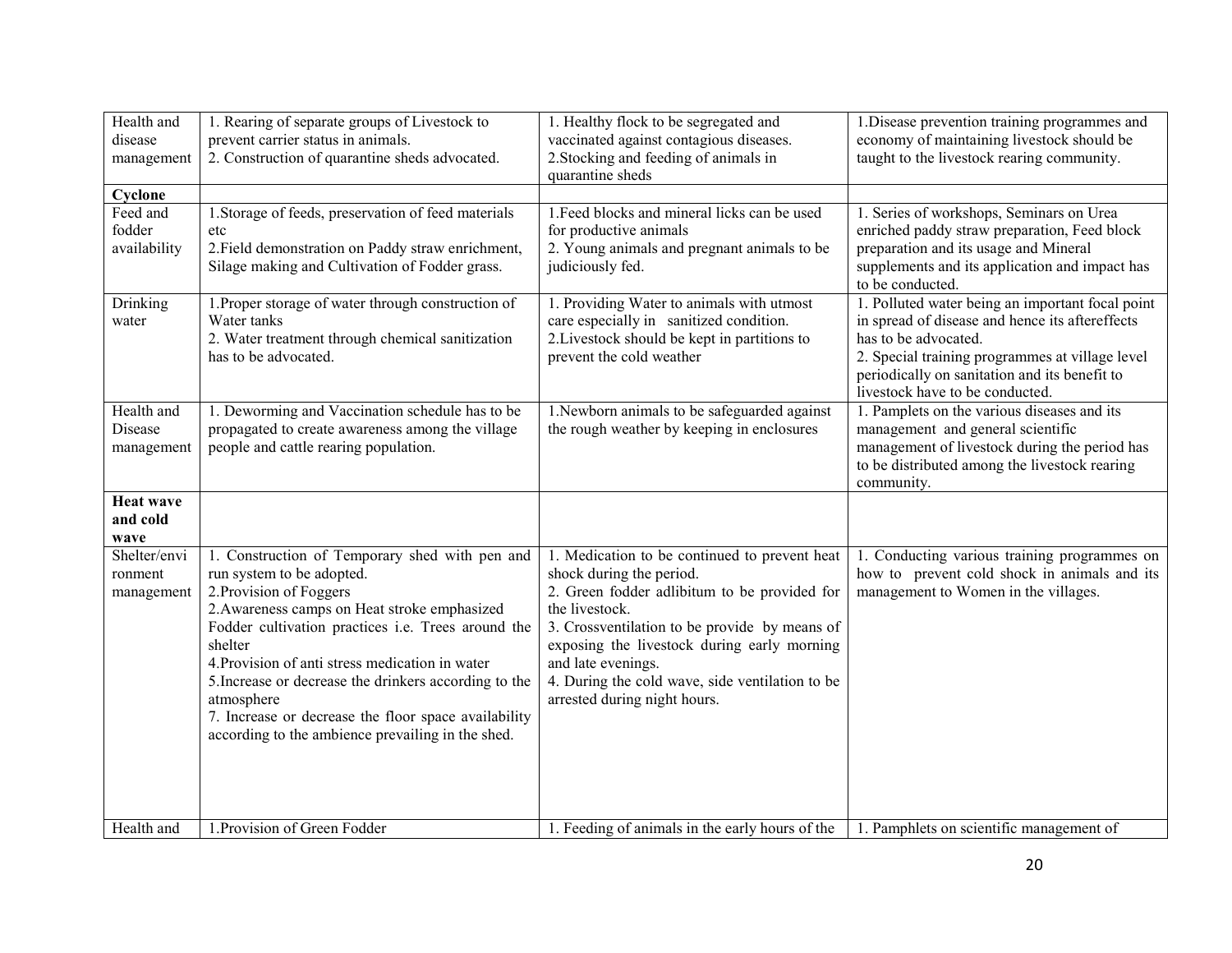| Disease    | 2. Feed and fodder preservation techniques to be  | day during heat wave condition.              | animals during heat wave or cold wave have to |
|------------|---------------------------------------------------|----------------------------------------------|-----------------------------------------------|
| management | advocated                                         | 2. Bathing of animals to be increased daily. | be distributed.                               |
|            | 3. Training on disease management during the heat |                                              | 2. Off campus training programmes at the      |
|            | wave and increase in temperature should be widely |                                              | livestock rearing villages along with field   |
|            | taught to livestock owners.                       |                                              | demonstration have to be conducted.           |

# 2.5.2 Poultry

|                                  |                                                                                                                                                                                                                                                                                                                                                                                                                                             | <b>Suggested contingent measures</b>                                                                                                                                                                |                                                                                                                                                                                                                                                                                                                                                       | Convergence/linkage<br>s with ongoing |
|----------------------------------|---------------------------------------------------------------------------------------------------------------------------------------------------------------------------------------------------------------------------------------------------------------------------------------------------------------------------------------------------------------------------------------------------------------------------------------------|-----------------------------------------------------------------------------------------------------------------------------------------------------------------------------------------------------|-------------------------------------------------------------------------------------------------------------------------------------------------------------------------------------------------------------------------------------------------------------------------------------------------------------------------------------------------------|---------------------------------------|
|                                  |                                                                                                                                                                                                                                                                                                                                                                                                                                             |                                                                                                                                                                                                     |                                                                                                                                                                                                                                                                                                                                                       | programmes, if any                    |
|                                  | <b>Before the event</b>                                                                                                                                                                                                                                                                                                                                                                                                                     | During the event                                                                                                                                                                                    | After the event                                                                                                                                                                                                                                                                                                                                       |                                       |
| <b>Drought</b>                   |                                                                                                                                                                                                                                                                                                                                                                                                                                             |                                                                                                                                                                                                     |                                                                                                                                                                                                                                                                                                                                                       |                                       |
| Shortage of Feed<br>ingredients  | feed<br>ingredient<br>1.Development<br>of<br>storage banks<br>2. Storage of essential feed ingredients<br>for poultry                                                                                                                                                                                                                                                                                                                       | .Propagation of non conventional<br>feed ingredient Usage techniques by<br>means of campaigns,<br>Method demonstration and pamphlets<br>among farmers.                                              | 1. Increasing<br>of<br>the<br>number<br>Storage banks<br>2. Increasing the quantum of<br>storage ingredients.<br>3. Utilisation of non conventional<br>feed ingredients in preparation<br>of poultry feed.                                                                                                                                            |                                       |
| Drinking water                   | of rain<br>1. Incorporation<br>harvesting<br>facilities in available buildings<br>2. Construction of Check dams<br>3. Conducting Awareness camps on<br>Strict measures to avoid water wastage<br>to rural farmers.<br>4. Conducting Awareness camps on<br>$\sigma$ f<br>Effect<br>Deforestation<br>and<br>reforestation to farmers.<br>5. Construction of proper channels to<br>divert the rain water properly to water<br>catchment areas. | 1. Awareness camps on Effective<br>utilization of available water to be<br>conducted.<br>2. Water recycling techniques to be<br>implemented.<br>3. Desalination of hard water to be<br>carried out. | be<br>Tree<br>planting<br>to<br>implemented to a major extent.<br>2. Waste lands and barren areas to<br>effectively utilized<br>for<br>be<br>cultivation of trees.<br>3. Repair work in the water<br>channels and water resources to<br>be carried out.<br>4. Rain harvesting structures and<br>intensive implementation at all<br>levels to be done. |                                       |
| Health and disease<br>management | Proper vaccination to be performed<br>against all contagious diseases<br>2. Conducting<br>vaccination<br>camps<br>regularly.<br>3. Awareness camps on disease outbreak,                                                                                                                                                                                                                                                                     | 1. Vaccination camps<br>for proper<br>vaccination against various diseases<br>to be conducted.<br>diseases<br>2. Awareness camps<br>on<br>outbreak, management, prevention                          | 1. Prior vaccination to be carried<br>out through vaccination camps.<br>2. Awareness<br>programmes<br>on<br>health and diseases management<br>to be conducted regularly.                                                                                                                                                                              |                                       |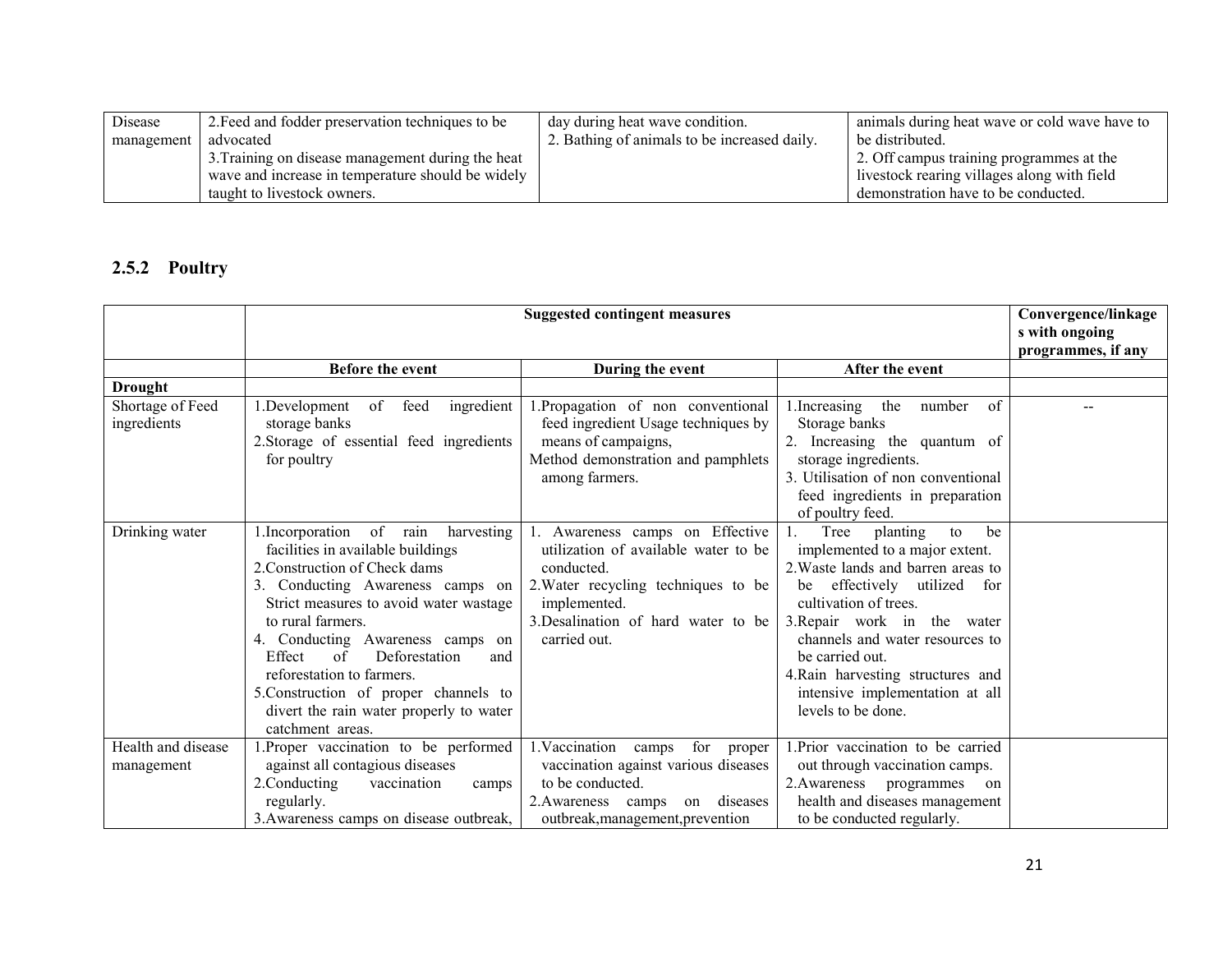|                                  | management<br>,prevention<br>and<br>vaccination to be conducted<br>4. Sanitation of water to be done to<br>control water borne diseases.<br>5. Awareness on proper disposal of<br>carcasses to be created.                                                                                                    | and vaccination to be conducted.                                                                                                                                                                                                                                                        |                                                                                                                                                              |  |
|----------------------------------|---------------------------------------------------------------------------------------------------------------------------------------------------------------------------------------------------------------------------------------------------------------------------------------------------------------|-----------------------------------------------------------------------------------------------------------------------------------------------------------------------------------------------------------------------------------------------------------------------------------------|--------------------------------------------------------------------------------------------------------------------------------------------------------------|--|
| <b>Floods</b>                    |                                                                                                                                                                                                                                                                                                               |                                                                                                                                                                                                                                                                                         |                                                                                                                                                              |  |
| Feed and Fodder<br>availability  | 1. Proper storage of feed ingredients.<br>2. Repair works of feed storage banks to<br>ensure water proof<br>3. Proper storage of non conventional<br>feed ingredients.                                                                                                                                        | 1. Utilisation of non conventional feed<br>ingredients<br>2. Proper utilization of available feed<br>ingredients<br>3. Avoid spillage of feed ingredients<br>by proper storage<br>4. Conducting awareness camps on<br>usage of unconventional feed<br>ingredients and proper storage of | 1.Proper storage<br>banks<br>to be<br>developed.<br>2. Cultivation<br>of<br>more<br>feed<br>ingredients.<br>3. Storage<br>of<br>feed<br>more<br>ingredients. |  |
|                                  |                                                                                                                                                                                                                                                                                                               | the same.                                                                                                                                                                                                                                                                               |                                                                                                                                                              |  |
| Drinking water                   | 1. Precautionary measures to be adopted<br>to avoid seepage of sewage water into<br>the water resources.<br>2. Awareness camps on water borne<br>diseases and preventive measures to be<br>conducted.<br>3. Distribution of palm plates on Various<br>disease management protocols.                           | 1. Chlorination of water.<br>2. Proper water sanitation procedures<br>to be adopted.<br>3. Awareness camps to safeguard the<br>poultry from water borne diseases<br>to be conducted                                                                                                     | 1. Awareness camps on water<br>sanitation to conducted                                                                                                       |  |
| Health and disease<br>management | 1. Proper vaccination to be carried out.<br>2. Conducting<br>vaccination<br>camps<br>regularly.<br>3. Awareness<br>Disease<br>camps on<br>management to be conducted.<br>4. Water sanitation to be done to control<br>water borne diseases.<br>5. Awareness on proper disposal of<br>carcasses to be created. | 1. Conducting vaccination camps for<br>proper vaccination against various<br>diseases.<br>2. Awareness camps on diseases<br>outbreak, management, prevention<br>and vaccination to be conducted.<br>3. Water sanitation programmes to<br>strictly adopted.                              | 1. Preparation<br>of<br>vaccination<br>charts and displaying them in<br>endemic areas.<br>2. Routine health protection camps<br>to be conducted.             |  |
| Cyclone                          |                                                                                                                                                                                                                                                                                                               |                                                                                                                                                                                                                                                                                         |                                                                                                                                                              |  |
| Feed and fodder<br>availability  | 1. Storage of feeds, preservation of feed<br>materials etc                                                                                                                                                                                                                                                    | 1. Utilisation of unconventional feed<br>ingredients<br>2. Awareness camps on use of<br>unconventional feed ingredients to be<br>conducted and for proper storage of                                                                                                                    | 1. Proper vaccination before the<br>outbreak of disease.<br>2. Sanitation procedures to be<br>followed on water and land.                                    |  |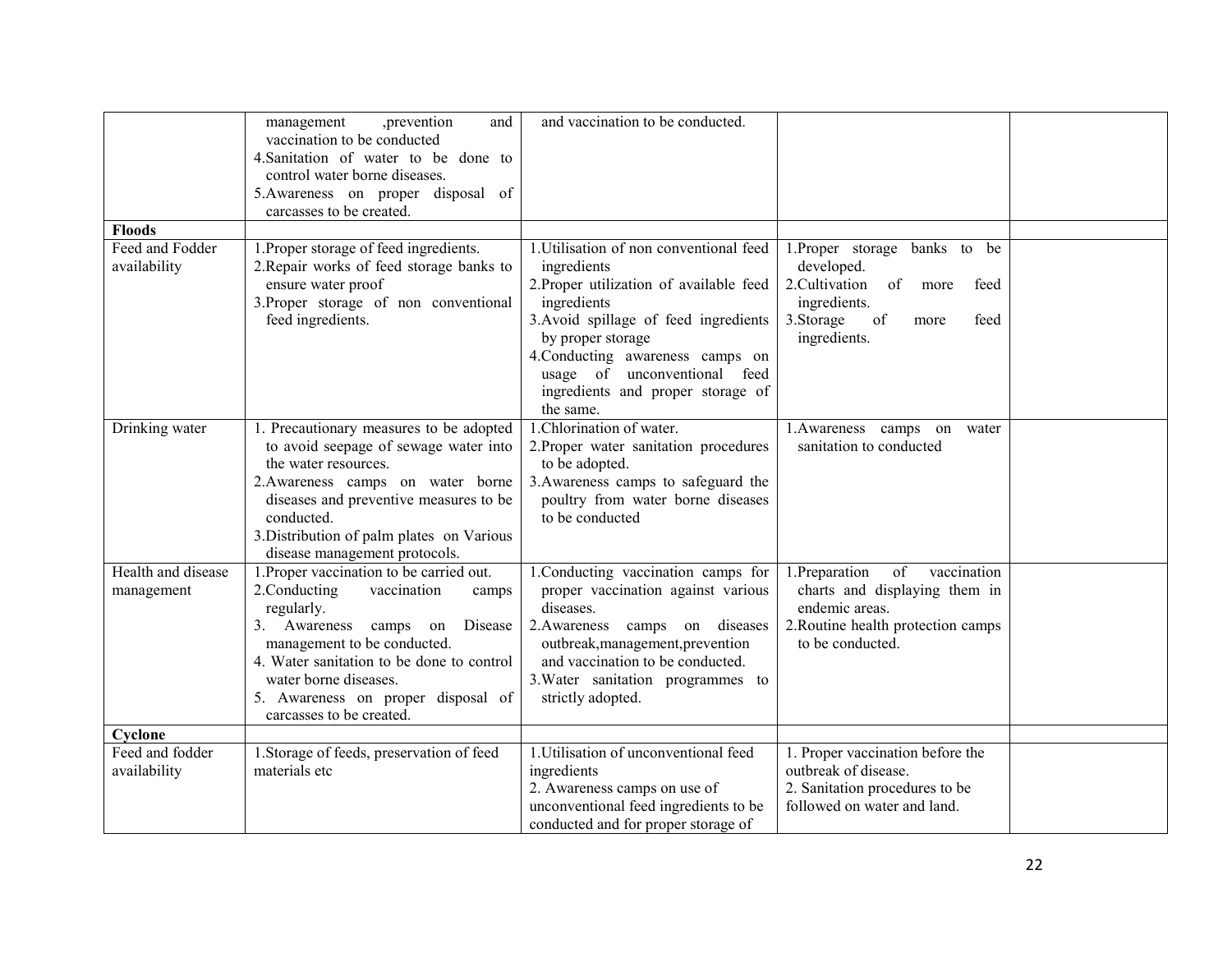|                                         |                                                                                                                                                                       | the same.                                                                                                                                                                                                                                                                                                                                                                                                                                                                     |                                                                                                                                                                                                                                             |  |
|-----------------------------------------|-----------------------------------------------------------------------------------------------------------------------------------------------------------------------|-------------------------------------------------------------------------------------------------------------------------------------------------------------------------------------------------------------------------------------------------------------------------------------------------------------------------------------------------------------------------------------------------------------------------------------------------------------------------------|---------------------------------------------------------------------------------------------------------------------------------------------------------------------------------------------------------------------------------------------|--|
| Drinking water                          | 1. Proper storage of water through<br>construction of Water tanks<br>2. Water treatment through chemical<br>sanitization has to be advocated.                         | 1. Providing Water to birds with<br>utmost care especially in sanitized<br>condition.<br>2. Birds should be kept in partitions to<br>prevent the cold weather                                                                                                                                                                                                                                                                                                                 | 1. Providing Water to birds with<br>especially<br>utmost<br>care<br>in<br>sanitized condition.<br>2. Birds<br>should be<br>kept in<br>partitions to prevent the cold<br>weather                                                             |  |
| Health and Disease<br>management        | 1. Proper vaccination schedule to be<br>followed<br>2. Water sanitation to be done                                                                                    | 1. Vaccination camps for proper<br>vaccination against various diseases<br>to be conducted.<br>2. Awareness camps on diseases<br>outbreak, management, prevention and<br>vaccination to be conducted.                                                                                                                                                                                                                                                                         | 1. Prior vaccination to be carried<br>out through vaccination camps.<br>2. Awareness programmes on<br>health and diseases management<br>to be conducted regularly.                                                                          |  |
| Heat wave and cold wave                 |                                                                                                                                                                       |                                                                                                                                                                                                                                                                                                                                                                                                                                                                               |                                                                                                                                                                                                                                             |  |
| Shelter/environmen<br>t management      | 1. Construction of poultry shed in east<br>west orientation<br>2. Propagation of trees around the shed<br>for shelter.<br>3. Provision of foggers/sprayers for birds. | During Heat wave<br>1.Spraying<br>of<br>through<br>water<br>foggers/sprayers<br>2. Providing anti stress medicines<br>through water<br>3. Increaseing the number of drinkers<br>4. Provision of clean drinking water<br>5. The height of bedding to be<br>increased<br>During Cold wave<br>1. Chlorinated water to be given<br>2. The thickness of bedding material to<br>be increased<br>3. The floor space to be decreased<br>4. Proper management of<br>litter<br>material | height of the bedding<br>1. The<br>material to be corrected<br>2. Floor space availability to be<br>corrected<br>3. Cultivation of trees around the<br>poultry shed<br>4. Proper sanitation of water and<br>land                            |  |
| <b>Health and Disease</b><br>management | 1. Proper vaccination schedule to be<br>followed<br>2. Water sanitation to be done                                                                                    | 1. Water sanitation to be followed<br>2. Awareness camps on health and<br>diseases management during heat<br>wave and cold wave to be<br>conducted<br>3. Proper disposal of dead carcasses                                                                                                                                                                                                                                                                                    | 1. Sanitataion of land and water<br>2. Proper vaccination schedule to<br>be followed<br>3. Conducting awareness camps on<br>Management during heat wave<br>and cold wave conditions<br>4. Distribution of pamphlet on<br>disease management |  |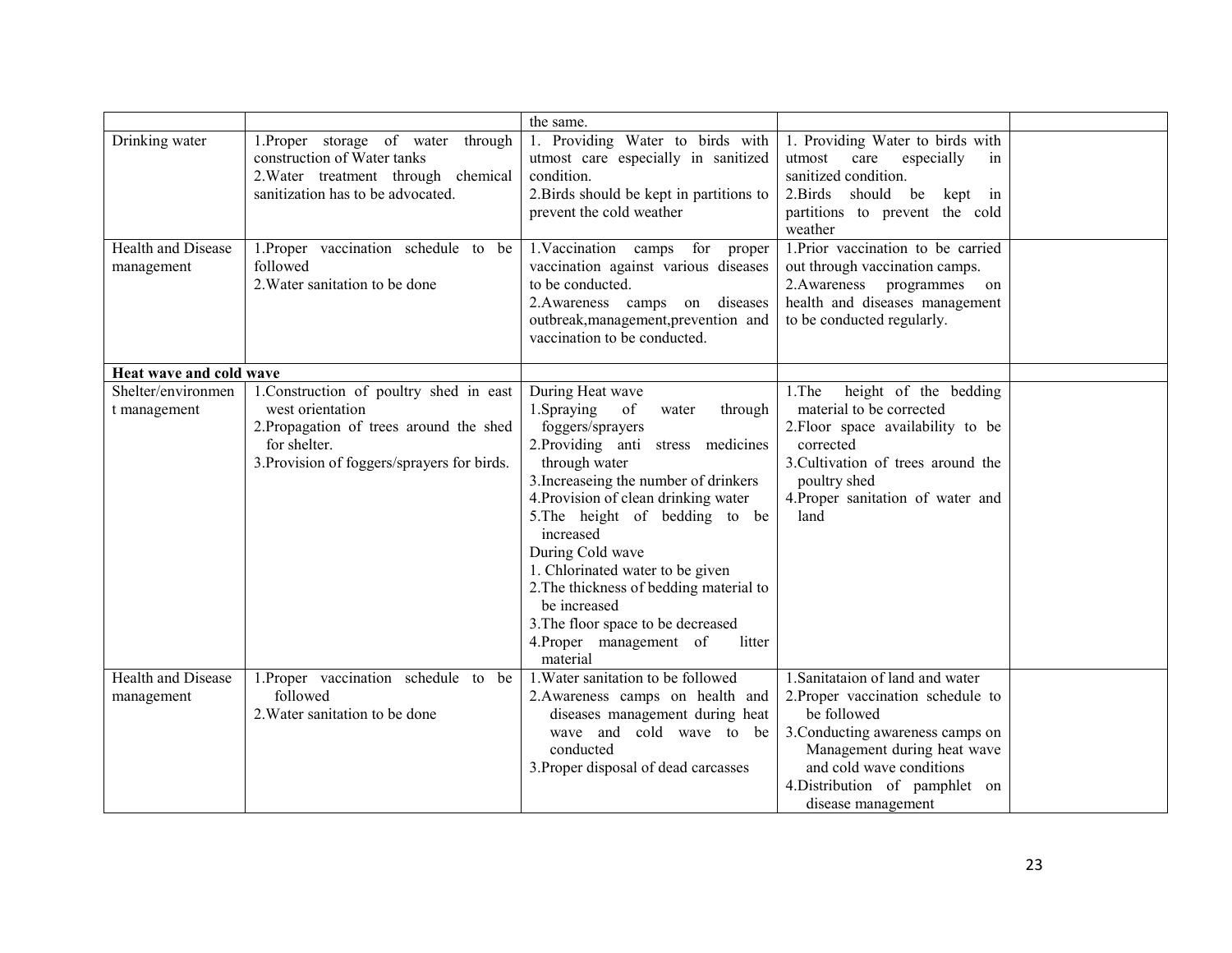#### 2.5.3Fisheries/ Aquaculture

|                                                                             | <b>Suggested contingency measures</b>                                                                                                 |                                                                                                                                                                                       |                                                                                                                    |
|-----------------------------------------------------------------------------|---------------------------------------------------------------------------------------------------------------------------------------|---------------------------------------------------------------------------------------------------------------------------------------------------------------------------------------|--------------------------------------------------------------------------------------------------------------------|
|                                                                             | <b>Before the event</b>                                                                                                               | During the event                                                                                                                                                                      | After the event                                                                                                    |
| 1) Drought                                                                  |                                                                                                                                       |                                                                                                                                                                                       |                                                                                                                    |
| A. Capture                                                                  |                                                                                                                                       |                                                                                                                                                                                       |                                                                                                                    |
| Marine                                                                      | Negligible changes                                                                                                                    | Negligible changes                                                                                                                                                                    | Negligible changes                                                                                                 |
| Inland                                                                      |                                                                                                                                       |                                                                                                                                                                                       |                                                                                                                    |
| (i) Shallow water<br>depth due to<br>insufficient<br>rains/inflow           | • Harvesting large individuals<br>• Move and enclose Stacked into pens or in<br>smaller/confined areas                                | • Harvesting large individuals<br>• Disposable of unwanted excess<br>stock<br>• Stocking of desirable/special<br>individuals in brood stock ponds                                     | • Proper nutrition and management of water bodies<br>to improve remaining stock                                    |
| (ii) Changes in water<br>quality                                            | Negligible changes in water quality                                                                                                   | Negligible changes in water<br>quality                                                                                                                                                | Negligible changes in water quality                                                                                |
| (iii) Any other                                                             |                                                                                                                                       |                                                                                                                                                                                       |                                                                                                                    |
| <b>B.</b> Aquaculture                                                       |                                                                                                                                       |                                                                                                                                                                                       |                                                                                                                    |
| (i) Shallow water in<br>ponds due to<br>insufficient<br>rains/inflow        | • Harvesting of the stock                                                                                                             | • Harvesting of the stock<br>• Transferring of smaller fishes to<br>artificial ponds (if available) for<br>tiding over the drought                                                    | • Steps to improve the quality of stocked fishes, via<br>supplementary feed/fertilizer water quality<br>management |
| (ii) Impact of salt load<br>build up in ponds<br>change in water<br>quality | • Harvesting of the stock                                                                                                             | • Harvesting of the stock<br>• Transferring of smaller fishes to<br>artificial ponds (if available) for<br>tiding over the drought with<br>water from other source (less<br>hardness) | • Steps to improve the quality of stocked fishes, via<br>feed/fertilizer water quality management                  |
| 2) Floods                                                                   |                                                                                                                                       |                                                                                                                                                                                       |                                                                                                                    |
| A. Capture                                                                  |                                                                                                                                       |                                                                                                                                                                                       |                                                                                                                    |
| Marine                                                                      | Proper bunds and strengthening of existing<br>structures to prevent flooding<br>Ensure proper draining works to divert flood<br>water | Netting and strengthening of<br>weaker beach structures to prevent<br>escaping of fishes                                                                                              | Improve the shore structures and beaches                                                                           |
| Inland                                                                      | • Proper fencing to prevent escaping of fishes<br>• Increasing bund height and improve bund                                           | • In extreme conditions,<br>controlled draining of flooded                                                                                                                            | • Repair damaged bunds<br>• Collect and preserve existing stock                                                    |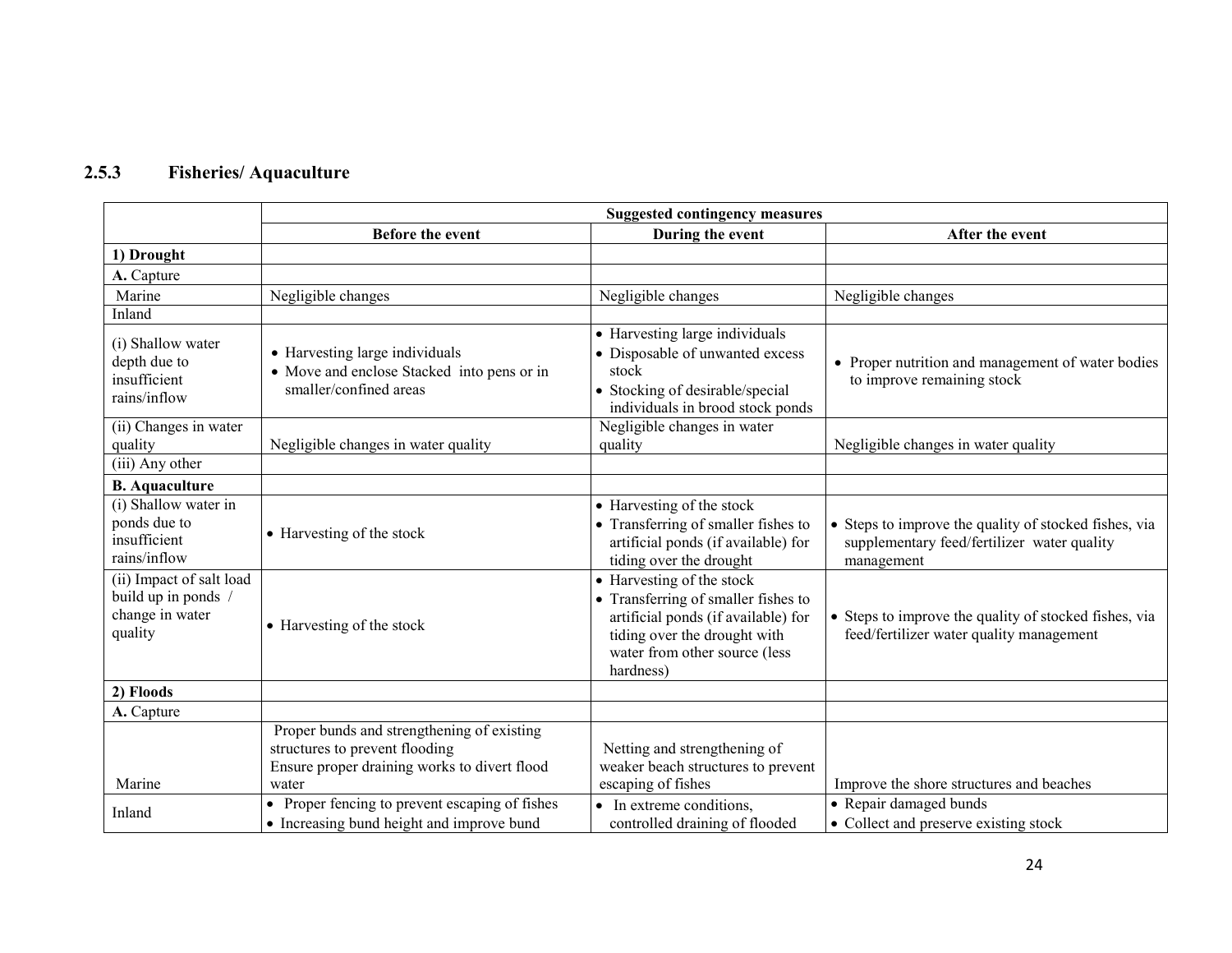|                        | strength                                        | ponds                               |                                                    |
|------------------------|-------------------------------------------------|-------------------------------------|----------------------------------------------------|
|                        | • Improve land drainage to allow easy and quick | • Thinning of stock by harvesting   |                                                    |
|                        | flow of flood waters                            | of larger individuals               |                                                    |
| (i) Average            |                                                 |                                     |                                                    |
| compensation paid      |                                                 |                                     |                                                    |
| due to loss of human   |                                                 |                                     |                                                    |
| life                   | $\overline{a}$                                  | $\overline{a}$                      | $\overline{a}$                                     |
| $(ii)$ No. of boats /  |                                                 |                                     |                                                    |
| nets/damaged           | $-$                                             | $\overline{\phantom{a}}$            | $-$                                                |
| (iii) No. of houses    |                                                 |                                     |                                                    |
| damaged                |                                                 |                                     | $\overline{\phantom{a}}$                           |
| (iv) Loss of stock     | $\overline{\phantom{a}}$                        | $\overline{a}$                      | $\overline{a}$                                     |
| (v) Changes in water   | • Negligible changes                            | • Flood water can bring parasites,  | • Turbid waters may be flushed off with fresh bore |
| quality                |                                                 | and increased turbidity -           | well/well water                                    |
|                        |                                                 | repair/correct drainage to          |                                                    |
|                        |                                                 | improve quick drainage of flood     |                                                    |
|                        |                                                 | waters                              |                                                    |
| (vi) Health and        |                                                 |                                     |                                                    |
| diseases               |                                                 | --                                  | $\overline{a}$                                     |
| <b>B.</b> Aquaculture  |                                                 |                                     |                                                    |
|                        | • Proper fencing to prevent escaping of fishes  |                                     |                                                    |
|                        | • Increasing bund height and improve bund       | • In extreme conditions, controlled |                                                    |
|                        | strength                                        | draining of flooded ponds           | • Repair damaged bunds                             |
| (i) Inundation with    | • Improve land drainage to allow easy and quick | • Thinning of stock by harvesting   | • Collect and preserve existing stock              |
| flood water            | flow of flood waters                            | of larger individuals               |                                                    |
| (ii) Water             |                                                 |                                     |                                                    |
| continuation and       |                                                 | • Water can become turbid due to    | • Flushing of pond water with bore- well water to  |
| changes in water       | • Negligible changes                            | flood waters, reduce stock to       | improve water quality                              |
| quality                |                                                 | prevent mortality                   |                                                    |
| (iii) Health and       |                                                 |                                     |                                                    |
| diseases               |                                                 |                                     | $\overline{a}$                                     |
| (iv) Loss of stock and |                                                 | • Harvesting of stock               |                                                    |
| inputs (feed,          | • Negligible changes                            | • Shift reserve of brood stock to   | • Selling remaining stock and inundated equipment  |
| chemicals etc)         |                                                 | ponds at elevated levels            | immediately to minimize losses                     |
| (v) Infrastructure     |                                                 | • Salvaging of inundated pumps,     |                                                    |
| damage (pumps,         | • Dismantling of pumps, aerators and other      | aerators and other equipment and    | • Selling remaining stock and inundated equipment  |
| aerators, huts etc)    | equipment and shifting to safer zones           | shifting to safer zones             | immediately to minimize losses                     |
| (vi) Any other         |                                                 |                                     |                                                    |
|                        |                                                 |                                     |                                                    |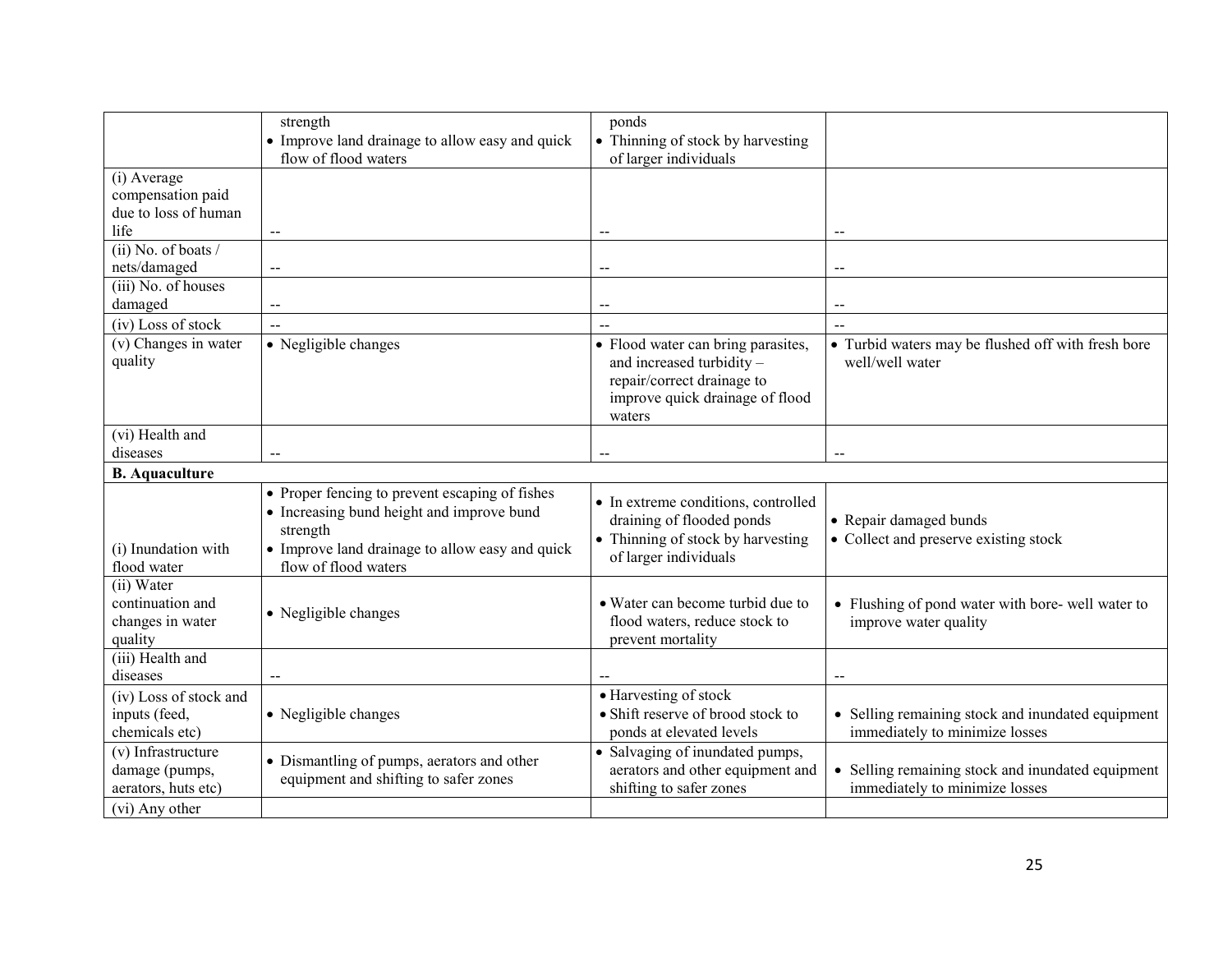| 3. Cyclone / Tsunami                                                     |                                       |                                                                                |                                                                                  |
|--------------------------------------------------------------------------|---------------------------------------|--------------------------------------------------------------------------------|----------------------------------------------------------------------------------|
| A. Capture                                                               |                                       |                                                                                |                                                                                  |
| Marine                                                                   | Move fisher folk to higher/safer zone | Keep vigil of any trapped person<br>and keep rescue operations on red<br>alert | Assess damage and take up measures to build<br>structures to check beach erosion |
| (i) Average<br>compensation paid due<br>to loss of fishermen<br>lives    | $\sim$                                | $\overline{a}$                                                                 | $\mathbf{u}$                                                                     |
| (ii) Avg. no. of boats /<br>nets/damaged                                 | $\sim$                                | $\overline{\phantom{a}}$                                                       | $\overline{\phantom{a}}$                                                         |
| (iii) Avg. no. of houses<br>damaged                                      | $\sim$                                | $\overline{\phantom{a}}$                                                       | $\overline{a}$                                                                   |
| Inland                                                                   | $\sim$                                | $\sim$ $\sim$                                                                  | $\sim$ $\sim$                                                                    |
| <b>B.</b> Aquaculture                                                    | $\sim$                                | $\sim$                                                                         | $\sim$                                                                           |
| (i) Overflow / flooding<br>of ponds                                      | $\sim$                                | $\sim$                                                                         | $\sim$                                                                           |
| (ii) Changes in water<br>quality (fresh water /<br>brackish water ratio) | $\sim$ $\sim$                         | $\sim$ $\sim$                                                                  | $\sim$                                                                           |
| (iii) Health and<br>diseases                                             | $\sim$                                | $\overline{\phantom{a}}$                                                       | $\sim$ $\sim$                                                                    |
| (iv) Loss of stock and<br>inputs (feed, chemicals<br>etc)                | $\sim$                                | $\sim$                                                                         | $\sim$                                                                           |